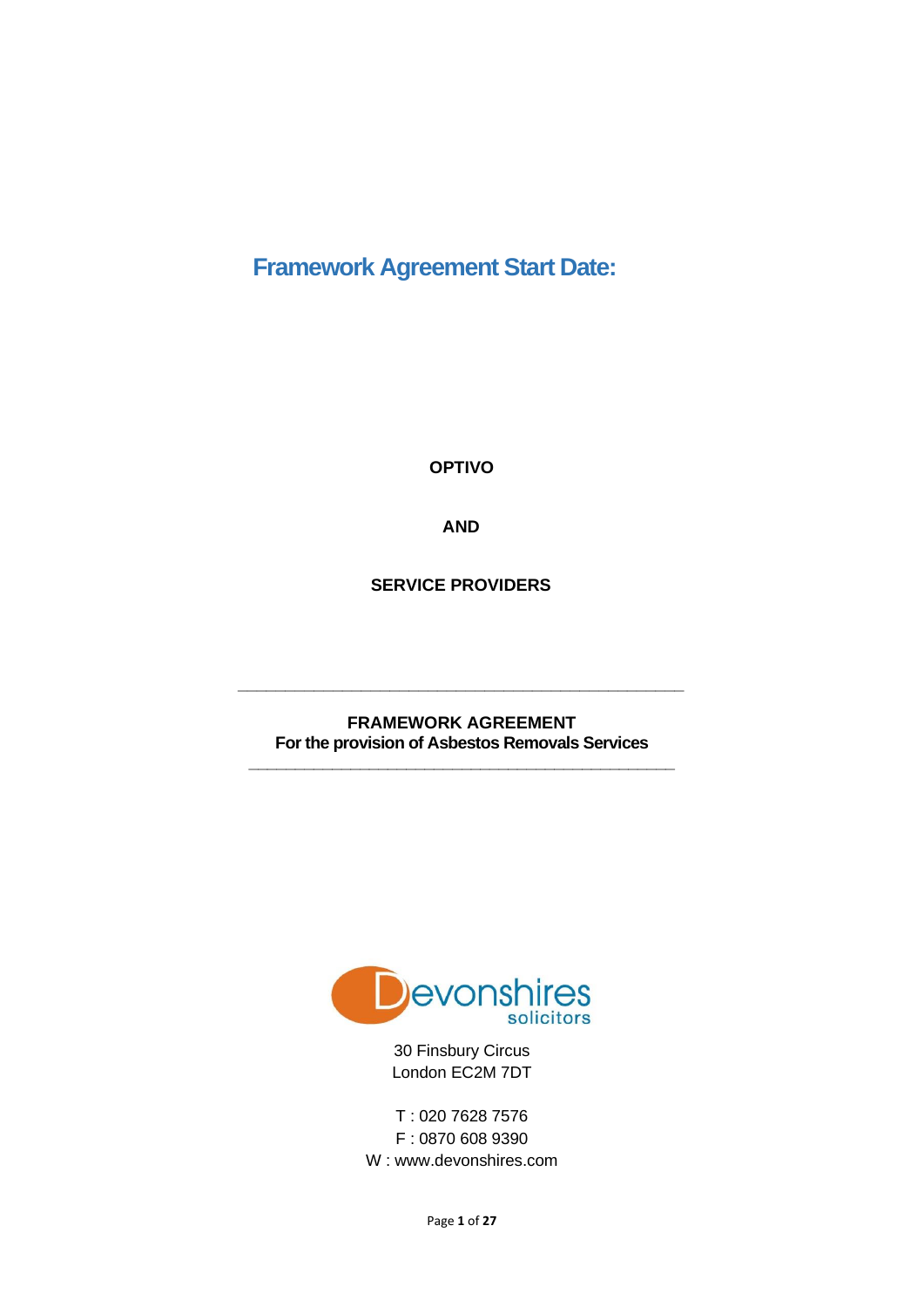#### **THIS AGREEMENT** dated as above

#### is made **BETWEEN:**

- (1) **OPTIVO** (FCA Registration Number 7561) of Grosvenor House, 125 High Street, Croydon CR0 9XP in its capacity as representative of and agent for the SEC Members (the **"Client"**); and
- (2) The **SERVICE PROVIDERS** named in Schedule 1 of this Framework Agreement.

#### **1. BACKGROUND**

#### **Framework Agreement**

- 1.1 The Client is setting up a framework of service providers for the provision of a range of Asbestos Removals Services, which the Client and Authorised Entities can call upon on an ad hoc basis as required.
- 1.2 Each Service Provider has represented that it has the necessary skills, experience and resources to provide the Services required of it under and pursuant to this Framework Agreement and that it is willing to do so.

#### **Role of this agreement**

- 1.3 This Framework Agreement is intended to govern the on-going relationship between the Service Providers, the Client and the Authorised Entities in connection with any request made by the Client or an Authorised Entity to a Service Provider to provide Services.
- 1.4 This Framework Agreement is designed to encourage the Client, Authorised Entities and the Service Providers to work with each other in an open, co-operative and collaborative manner in a spirit of mutual trust, respect and co-operation with the joint intention of achieving the Framework Objectives.
- 1.5 In consideration of the procurement, preparation and administration of this Framework Agreement by the Client, each Service Provider shall pay to the Client the SEC Fees payable in respect of each Call Off Contract awarded to it under this Framework Agreement in accordance with the provisions of Clause 27.

# **2. DEFINITIONS AND INTERPRETATION**

#### **Definitions**

2.1 In this Framework Agreement, the following expressions shall have the following meanings:

| "Actual Monthly Amount" | has the meaning given to that term in Clause 27.1.2;                                                                                                           |
|-------------------------|----------------------------------------------------------------------------------------------------------------------------------------------------------------|
| "Authorised Entity"     | means an Entity with whom the Client has entered into an<br>Authorising Agreement pursuant to Clause 2A.1;                                                     |
| "Authorising Agreement" | this is a document signed by the client when they use the<br>framework for the first time. It shows they are signing up to<br>use an OJEU compliant framework. |
| "Award Process"         | means the process for the award of Call Off Contracts<br>outlined in Clause 5 (which term shall include both Direct<br>Selection and Mini-Competitions);       |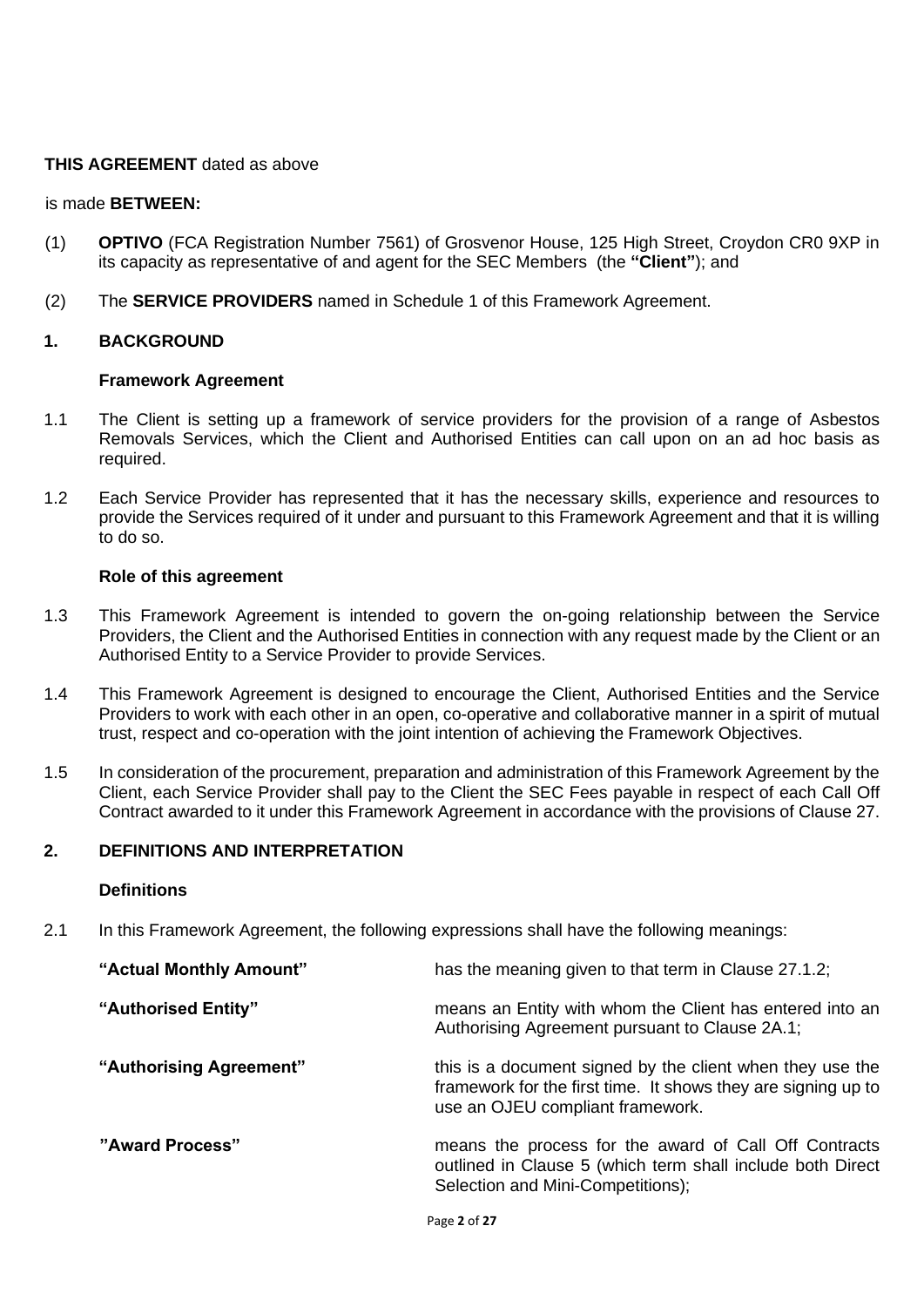| "Call Off Contract"           | means any one of the following contracts as selected by the<br>Client or the Authorised Entity making the call off at their<br>absolute discretion:                                                                                                                                                                                                                                                                                                                                                                                                                                                                                                                                                                                                                              |
|-------------------------------|----------------------------------------------------------------------------------------------------------------------------------------------------------------------------------------------------------------------------------------------------------------------------------------------------------------------------------------------------------------------------------------------------------------------------------------------------------------------------------------------------------------------------------------------------------------------------------------------------------------------------------------------------------------------------------------------------------------------------------------------------------------------------------|
|                               | Any of the JCT suite of contracts can be used if the client<br>chooses this contract form. Or any other form of contract<br>the client chooses.                                                                                                                                                                                                                                                                                                                                                                                                                                                                                                                                                                                                                                  |
|                               | We've included standard amendments for JCT MTC for<br>reference. However, Contract amendments (if applicable)<br>will be issued at the point of call off, and such further project<br>specific amendments as may be agreed between the Client<br>or the Authorised Entity and the Service Provider;                                                                                                                                                                                                                                                                                                                                                                                                                                                                              |
| "Call Off Contract KPIs"      | means any key performance indicators contained in any<br>Call Off Contracts entered into between a Service Provider<br>and an Authorised Entity under this Framework Agreement;                                                                                                                                                                                                                                                                                                                                                                                                                                                                                                                                                                                                  |
| "Capability Criteria"         | means the criteria contained in Schedule 4 (Capability<br>Criteria), subject to such amendments as the Client or the<br>Authorised Entity considers necessary to reflect the<br>requirements of the Call Off Contract in question;                                                                                                                                                                                                                                                                                                                                                                                                                                                                                                                                               |
| "Commencement Date"           | means the date of this Framework Agreement;                                                                                                                                                                                                                                                                                                                                                                                                                                                                                                                                                                                                                                                                                                                                      |
| "Control"                     | means the right to control as described in section 416 of the<br>Income and Corporation Taxes Act 1988;                                                                                                                                                                                                                                                                                                                                                                                                                                                                                                                                                                                                                                                                          |
| "Data Protection Legislation" | means the Data Protection Act 2018, the EU Data<br>Protection Directive 95/46/EC, the General Data Protection<br>Regulation (EU) 2016/679 (as varied by the Data Protection<br>Act 2018), the Regulation of Investigatory Powers Act 2000,<br>the Telecommunications (Lawful Business Practice)<br>(Interception of Communications) Regulations 2000 (SI<br>2000/2699), the Electronic Communications<br>Data<br>Protection Directive 2002/58/EC, the Privacy and Electronic<br>Communications (EC Directive) Regulations 2003 and all<br>applicable laws and regulations relating to processing of<br>personal data and privacy, including where applicable the<br>guidance and codes of practice issued by the Information<br>Commissioner and any additions, updates thereof; |
| "Direct Selection"            | has the meaning given to that term in Clause 5.2;                                                                                                                                                                                                                                                                                                                                                                                                                                                                                                                                                                                                                                                                                                                                |
| "Entity"                      | means any entity listed or referred to in the OJEU Notice as<br>being entitled to access the Framework Agreement and<br>award Call Off Contracts under it;                                                                                                                                                                                                                                                                                                                                                                                                                                                                                                                                                                                                                       |
| "Expiry Date"                 | means the second $(2^{nd})$ anniversary of the Commencement<br>Date; or $3^{rd}$ or $4^{th}$ following the granting of a 1 or 2 year<br>extension.                                                                                                                                                                                                                                                                                                                                                                                                                                                                                                                                                                                                                               |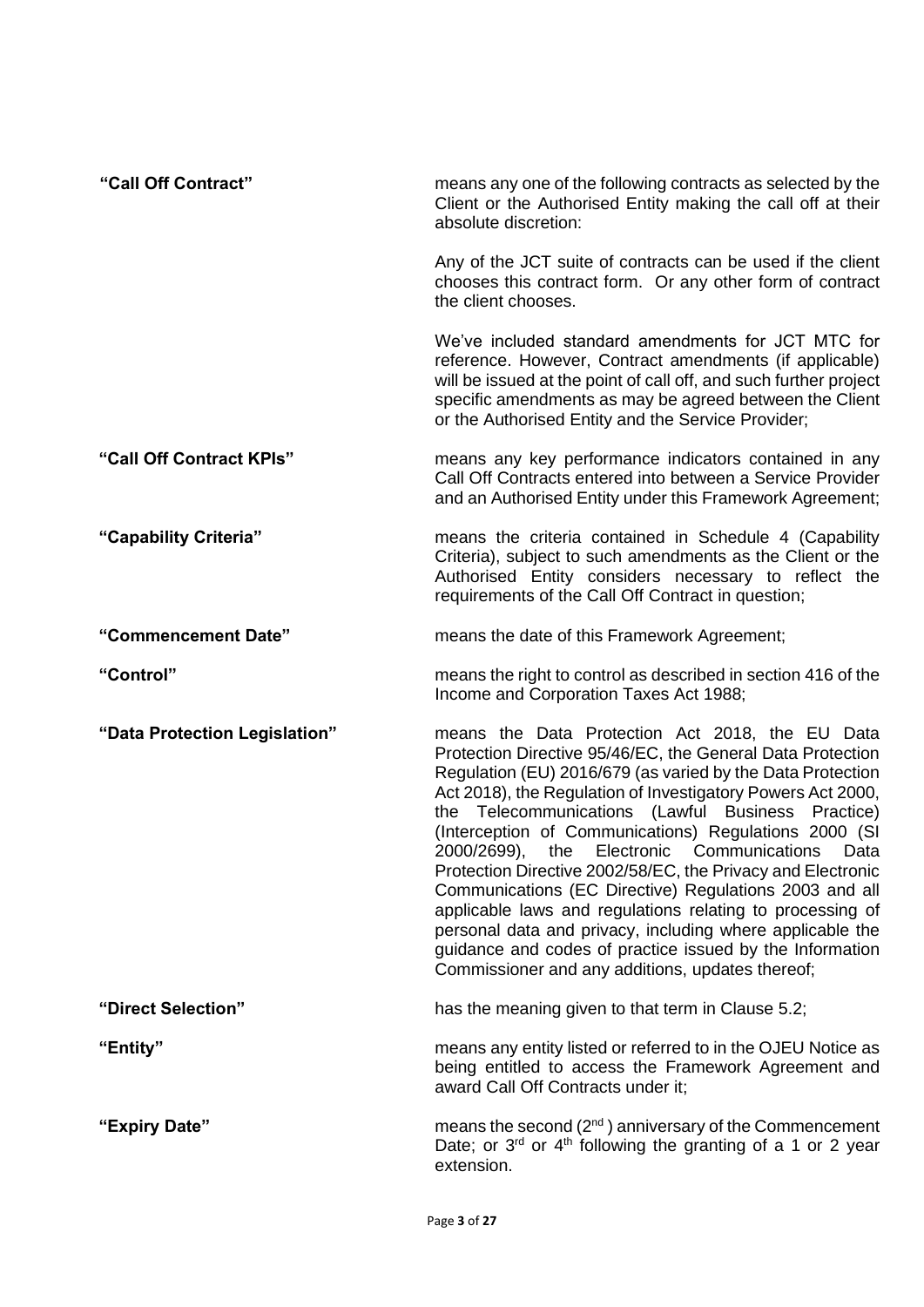| "EIR"                              | means the Environmental Information Regulations 2004<br>and any guidance and/or codes of practice issued by the<br>Information Commissioner in relation to such regulations;                                                                             |  |
|------------------------------------|----------------------------------------------------------------------------------------------------------------------------------------------------------------------------------------------------------------------------------------------------------|--|
| "First SEC Fee Date"               | has the meaning given to that term in Clause 27.1.1;                                                                                                                                                                                                     |  |
| "FOIA"                             | means the Freedom of Information Act 2000 and any<br>subordinate legislation made under that Act from time to<br>time, together with any guidance and/or codes of practice<br>issued by the Information Commissioner in relation to such<br>legislation; |  |
| "Framework Agreement"              | means this framework agreement and its schedules;                                                                                                                                                                                                        |  |
| "Framework KPIs"                   | means the key performance indicators set out in Schedule<br>2 (Framework KPIs) (as the same may be amended,<br>supplemented or updated from time to time in accordance<br>with paragraph 2 of Schedule 2);                                               |  |
| "Framework KPI Performance Review" | has the meaning given to it in Clause 7.1;                                                                                                                                                                                                               |  |
| "Framework KPI Review Dates"       | means each of the following dates:                                                                                                                                                                                                                       |  |
|                                    | the date that is six (6)<br>months after<br>(a)<br>the<br>Commencement Date;                                                                                                                                                                             |  |
|                                    | the date that is twelve (12) months after the<br>(b)<br>Commencement Date; and                                                                                                                                                                           |  |
|                                    | (c)<br>each anniversary of the date referred to in (b) above;                                                                                                                                                                                            |  |
| "Framework Objectives"             | has the meaning given in Clause 4;                                                                                                                                                                                                                       |  |
| "Framework Term"                   | means the period commencing on the Commencement<br>Date (front page) and, subject to earlier termination in<br>accordance with the terms of this Framework Agreement,<br>ending on the Expiry Date;                                                      |  |
| "Information"                      | has the meaning given under section 84 of the FOIA;                                                                                                                                                                                                      |  |
| "Lower Ranked Service Provider"    | has the meaning given to that term in Clause 5.2.2;                                                                                                                                                                                                      |  |
| "Mini-Competition"                 | means the procedure outlined in Clauses 5.4 to 5.9;                                                                                                                                                                                                      |  |
| "OJEU Notice"                      | means the FTS notice for the Framework Agreement<br>published on 18 <sup>th</sup> May 2021.                                                                                                                                                              |  |
| "Pricing Submission"               | means the relevant Service Provider's pricing submission<br>as contained in their tender submission for the Framework<br>Agreement;                                                                                                                      |  |
| "Projected Monthly Value"          | has the meaning given to that term in Clause 27.1.1;                                                                                                                                                                                                     |  |
|                                    | Page 4 of 27                                                                                                                                                                                                                                             |  |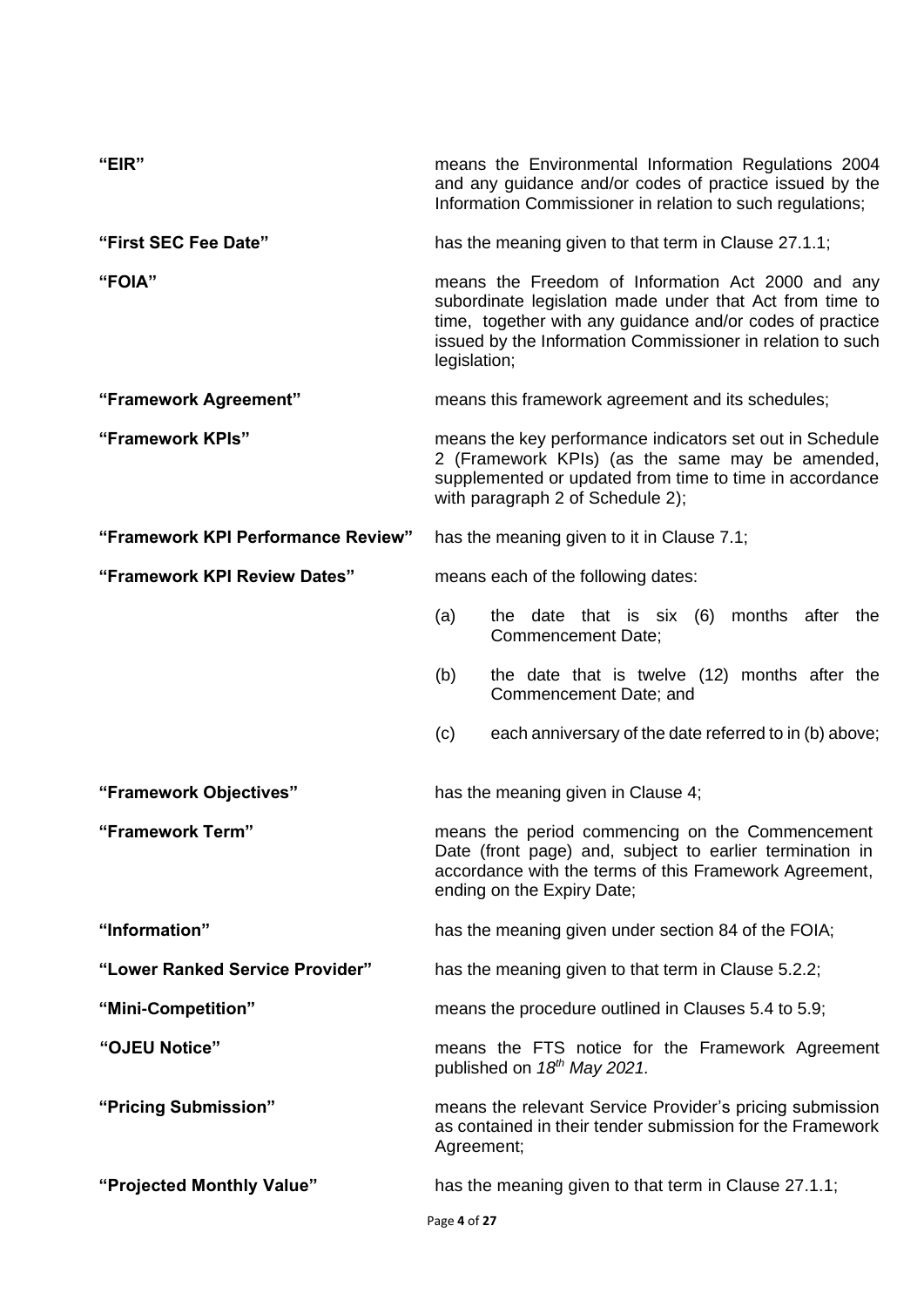| "Quality Submission"      | means the relevant Service Provider's quality submission<br>as contained in their tender submission for the Framework<br>Agreement;                                                                                                                  |                                                                                                                                                                         |
|---------------------------|------------------------------------------------------------------------------------------------------------------------------------------------------------------------------------------------------------------------------------------------------|-------------------------------------------------------------------------------------------------------------------------------------------------------------------------|
| "Relevant Authority"      | means any court with competent jurisdiction and any local,<br>national or supra-national agency, inspectorate, minister,<br>ministry, official or public or statutory person of the<br>government of the United Kingdom or of the European<br>Union; |                                                                                                                                                                         |
| "Relevant Fee Percentage" | means:                                                                                                                                                                                                                                               |                                                                                                                                                                         |
|                           | (a)                                                                                                                                                                                                                                                  | where the Call Off Contract in question has been<br>awarded by an Authorised Entity that is a full<br>member of SEC, one and a half percent (1.5%); and                 |
|                           | (b)                                                                                                                                                                                                                                                  | where the Call Off Contract in question has been<br>awarded by an Authorised Entity that is a guest<br>member of SEC, two percent (2%);                                 |
|                           | (c)                                                                                                                                                                                                                                                  | where the call off contract value in question exceeds<br>£5 million, the SEC Levy Cascade system comes<br>into effect as detailed in the tender supporting<br>document. |
| "Request for Information" | means a request for information or an apparent request<br>under the Code of Practice on Access to Government<br>Information, FOIA or the EIR;                                                                                                        |                                                                                                                                                                         |
| "SEC"                     | means the social housing procurement consortium known<br>as the South East Consortium, constituted by an<br>agreement between its members, as may be varied from<br>time to time;                                                                    |                                                                                                                                                                         |
| "SEC Fees"                | means the fees payable by a Service Provider to the<br>Client in respect of each Call Off Contract awarded to<br>that Service Provider under this Framework Agreement,<br>as more particularly described in Clause 27;                               |                                                                                                                                                                         |
| "SEC Member"              | means any full member or guest member of SEC from time<br>to time;                                                                                                                                                                                   |                                                                                                                                                                         |
| "Services"                | means the Services to be carried out by a Service Provider<br>pursuant to a Call Off Contract as more specifically<br>described in the relevant Call Off Contract;                                                                                   |                                                                                                                                                                         |
| "Service Provider"        | means any one of those organisations listed in Schedule 1<br>of this Framework Agreement;                                                                                                                                                            |                                                                                                                                                                         |
| "Subsequent SEC Fee Date" |                                                                                                                                                                                                                                                      | has the meaning given to that term in Clause 27.1.1;                                                                                                                    |
| "Subsidiary"              | has the meaning given to it in section 1159 of the<br>Companies Act 2006;<br>Page 5 of 27                                                                                                                                                            |                                                                                                                                                                         |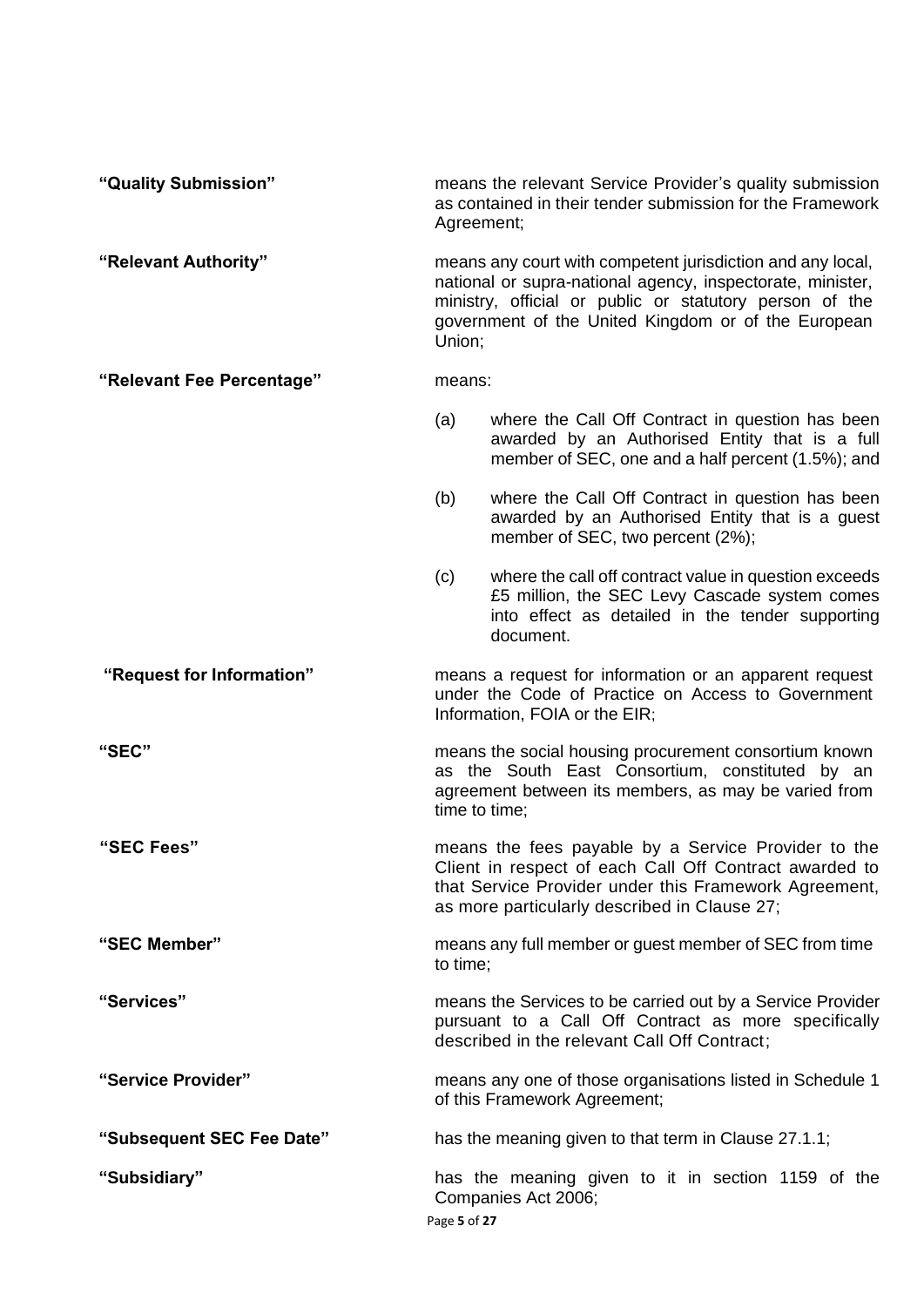| "Supply Chain"      | means any and all persons engaged by a Service Provider,<br>the Client or an Authorised Entity (as appropriate) in<br>connection with a Call Off Contract with which the Service<br>Provider, the Client or Authorised Entity (as appropriate) is<br>involved; |
|---------------------|----------------------------------------------------------------------------------------------------------------------------------------------------------------------------------------------------------------------------------------------------------------|
| "Suspension Notice" | means a notice issued pursuant to Clause 5.15 or 27.9 (as<br>the case may be);                                                                                                                                                                                 |
| "Warning Notice"    | means a notice issued pursuant to Clause 27.8;                                                                                                                                                                                                                 |

2.2 References to Clauses and schedules are references to Clauses of and schedules to this Framework Agreement.

**"Working Days"** means Monday to Friday excluding public holidays.

- 2.3 The provisions of the schedules are incorporated in this Framework Agreement.
- 2.4 Reference to the singular includes the plural and vice versa and references to any gender includes both genders.
- 2.5 References to a person includes any individual, firm, unincorporated association or body corporate.
- 2.6 The headings in this Framework Agreement are included for ease of reference only and shall not affect the interpretation or construction of this Framework Agreement.
- 2.7 Any reference to any statute or any section of any statute includes any statutory extension, amendment, modification, consolidation or re-enactment and any statutory instrument, order or regulation made under any statute for the time being in force.
- 2.8 A reference to specific standards, codes of practice, guidelines, rules and/or schemes shall be construed as including all amendments, modifications, supplements, re-drafts and/or substitutes.

# **2A AUTHORISING AGREEMENTS**

- 2A.1 The Client may, without the consent of the Service Providers, grant Entities the right to enter into Call Off Contracts pursuant to this Framework Agreement by entering into an Authorising Agreement with the particular Entity.
- 2A.2 The Client shall provide the Service Providers with written notification of any Entities it enters into Authorising Agreements with pursuant to Clause 2A.1 within fifteen (15) Working Days of the date of the Authorising Agreement.

## **3. COMMENCEMENT, APPOINTMENT AND DURATION**

- 3.1 Each Service Provider's appointment shall be governed by this Framework Agreement and any relevant Call Off Contract. Each Service Provider shall when requested by the Client or an Authorised Entity following the selection process set out in Clause 5, enter into a Call Off Contract for the carrying out of the relevant Services.
- 3.2 Subject to earlier termination in accordance with its terms, this Framework Agreement shall commence on the Commencement Date and shall continue until the Expiry Date.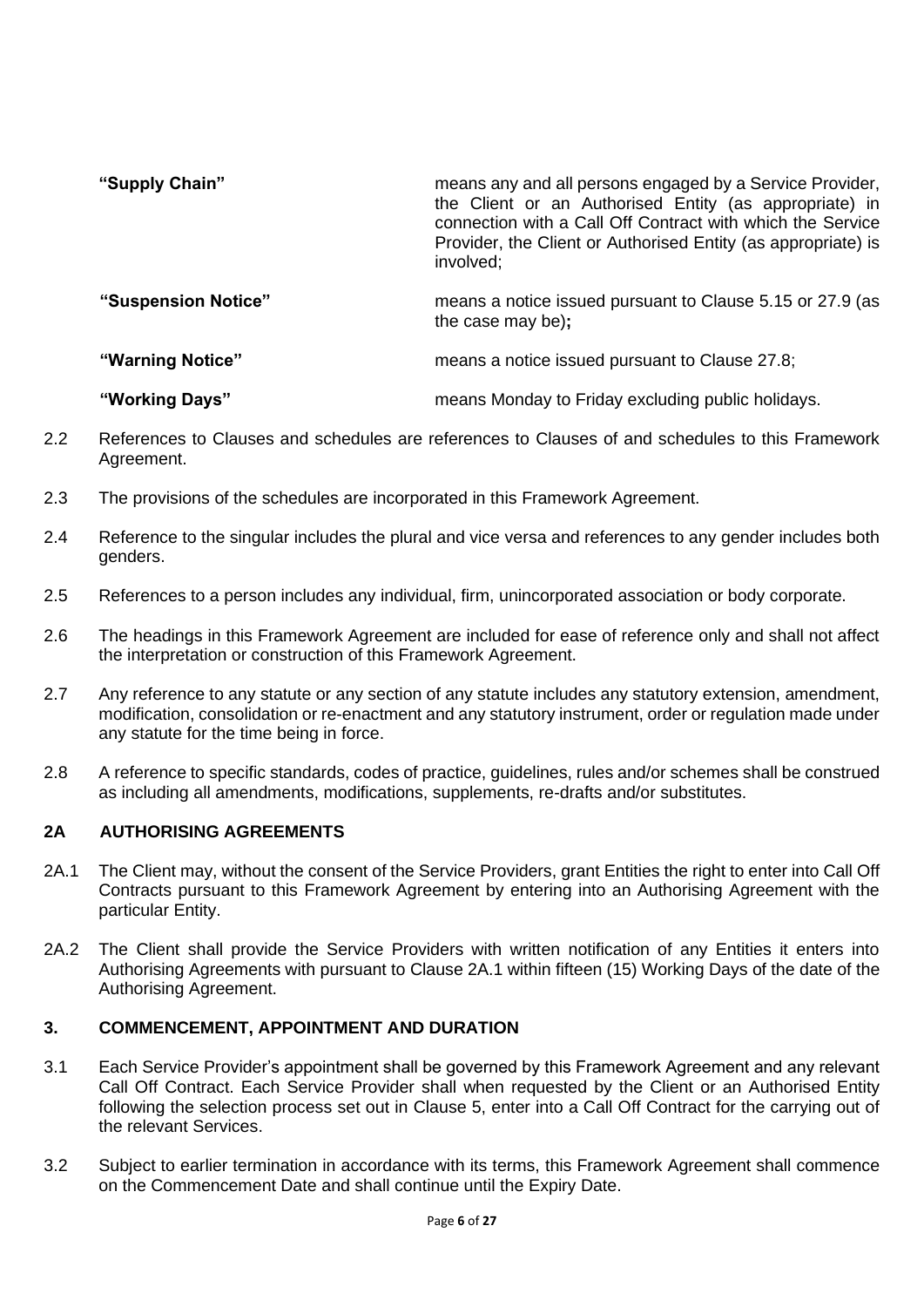3.3 Notwithstanding any other provision of this Framework Agreement to the contrary, neither the Client nor any Authorised Entity is obliged to enter into any Call Off Contracts with any Service Provider during the Framework Term and neither the Client nor any Authorised Entity shall be liable for any loss of profits, loss of contracts or other costs or losses suffered or incurred by a Service Provider as a result of that Service Provider not being awarded one or more Call Off Contracts during the Framework Term.

# **4. FRAMEWORK OBJECTIVES**

- 4.1 The Framework Objectives are as follows:
	- 4.1.1 team-working and consideration for others, including quality and diversity considerations where appropriate;
	- 4.1.2 to engage in alliancing with the Client and Authorised Entities as and when agreed;
	- 4.1.3 improvements in environmental performance, sustainability and reductions in environmental impact;
	- 4.1.4 to actively promote the Framework Agreement to the market and potential users;
	- 4.1.5 high levels of resident satisfaction;
	- 4.1.6 the development and implementation of training programs, apprenticeships and community initiatives;
	- 4.1.7 supporting local sustainability and community initiatives;
	- 4.1.8 the avoidance of disputes;
	- 4.1.9 the timely and fair payment of all suppliers and sub-contractors by the Service Providers;
	- 4.1.10 the Client's and the Authorised Entities' satisfaction with the performance of the Service Providers;
	- 4.1.11 to work in a spirit of continuous improvement to continually improve value for money, quality and best value;
	- 4.1.12 to consider and adopt any efficiency initiatives the Client or any Authorised Entities may bring to the attention of Service Providers and to apply the methodology of value engineering; and
	- 4.1.13 to embrace and put forward new technologies, products and practices in the provision of the Services.

# **5. SELECTION AND APPOINTMENT OF SERVICE PROVIDERS TO CARRY OUT CALL OFF CONTRACTS**

5.1 The Service Providers acknowledge that where the Client or an Authorised Entity wishes to award a Call Off Contract under this Framework Agreement the selection of a Service Provider from the Framework shall be made by the Client or the Authorised Entity either by Direct Selection in accordance with the provisions of Clause 5.2, or by way of Mini-Competition in accordance with the provisions of Clauses 5.4 to 5.9.

## **Direct Selection of a Service Provider**

- 5.2 The Client or an Authorised Entity may award a Call Off Contract directly to a Service Provider under the Framework, without any further competition between the Services Providers, (**"Direct Selection"**) in accordance with the provisions of this Clause:
	- 5.2.1 The Client or Authorised Entity may award a Call Off Contract by Direct Selection to the Service Provider who is the number 1 ranked Service Provider on the Framework in question at the time of award of the Call Off Contract. Should such number 1 ranked Service Provider not wish to accept the award of the Call Off Contract or be suspended from participating in the Award Process pursuant to Clause 5.17, 7.9 or 27.9, the Client or Authorised Entity may award the Call Off Contract by Direct Selection to the Service Provider who is the number 2 ranked Service Provider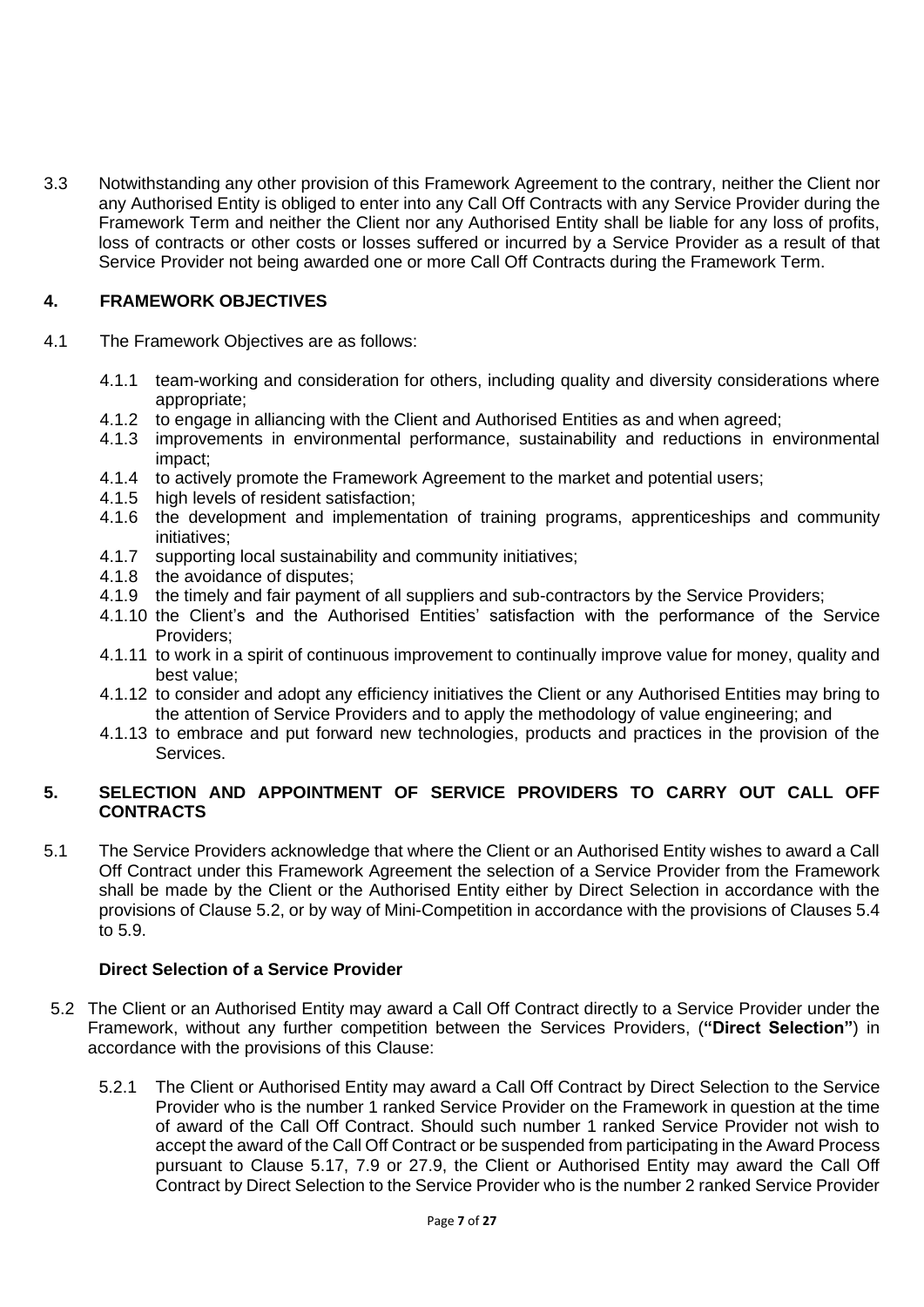on the Framework in question at the time of award of the Call Off Contract, and so on; or 5.2.2 The Client or Authorised Entity may award a Call Off Contract by Direct Selection to a Service Provider who is not the number 1 ranked Service Provider on the Framework in question at the time of award of the Call Off Contract (a **"Lower Ranked Service Provider"**) in any of the following the circumstances:

- (i) Where the number 1 ranked Service Provider on the Framework in question at the time of award of the Call Off Contract (and any other Service Providers on the Framework with a higher ranking than the Lower Ranked Service Provider at the time of award of the Call Off Contract) has declined the Call Off Contract, or is suspended from participating in the Award Process pursuant to Clause 5.17, 7.9 or 27.9, or, in the reasonable opinion of the Client or Authorised Entity in question, does not have the capacity or capability to carry out the Call Off Contract to the standards required;
- (ii) Where, exceptionally, the Call Off Contract involves certain requirements that are of particular importance to the Client or Authorised Entity, and the Lower Ranked Service Provider's Pricing Submission and/or Quality Submission for the Framework Agreement was particularly strong or competitive in relation to those requirements in comparison with the other Service Providers' Pricing Submissions and Quality Submissions;
- (iii) Where the Lower Ranked Service Provider has already carried out significant works or services "at risk" on behalf of the Client or the Authorised Entity in relation to the site to which the Call Off Contract will relate;
- (iv) Where the Call Off Contract has substantial similarities to a previous project in which the Lower Ranked Service Provider was involved (whether such project was the subject of a Call Off Contract awarded under this Framework Agreement or not); or
- (v) Where for reasons of urgency it is necessary to award the Call Off Contract to the Lower Ranked Service Provider without undertaking a Mini-Competition.
- 5.3 Each Service Provider acknowledges and agrees that as at the Commencement Date, its ranking for the Framework it is appointed to is as set out in the fourth column of the table in Schedule 1.

## **Method 2: Mini-competition**

- 5.4 If the Client or an Authorised Entity wishes to award a Call Off Contract by way of a Mini-Competition, the Client or the Authorised Entity shall identify the Service Providers appointed to the Framework who are capable of carrying out the particular Call Off Contract (excluding any Service Provider(s) that are suspended from participating in the Award Process pursuant to Clause 5.15 or 27.9) and shall invite those Service Providers to take part in a Mini-Competition.
- 5.5 Each Service Provider acknowledges that the Client or the Authorised Entity may apply the Capability Criteria to determine which Service Providers are capable of carrying out the Call Off Contract for the purposes of Clause 5.4, and are therefore to be invited to participate in the Mini-Competition.
- 5.6 The invitation to take part in a Mini-Competition shall:
	- 5.6.1 be issued in writing;
	- 5.6.2 explain whether the Mini-Competition is to comprise of written tender / selection proposals by the Service Providers, site visits, interviews or presentations or a combination of any of these things;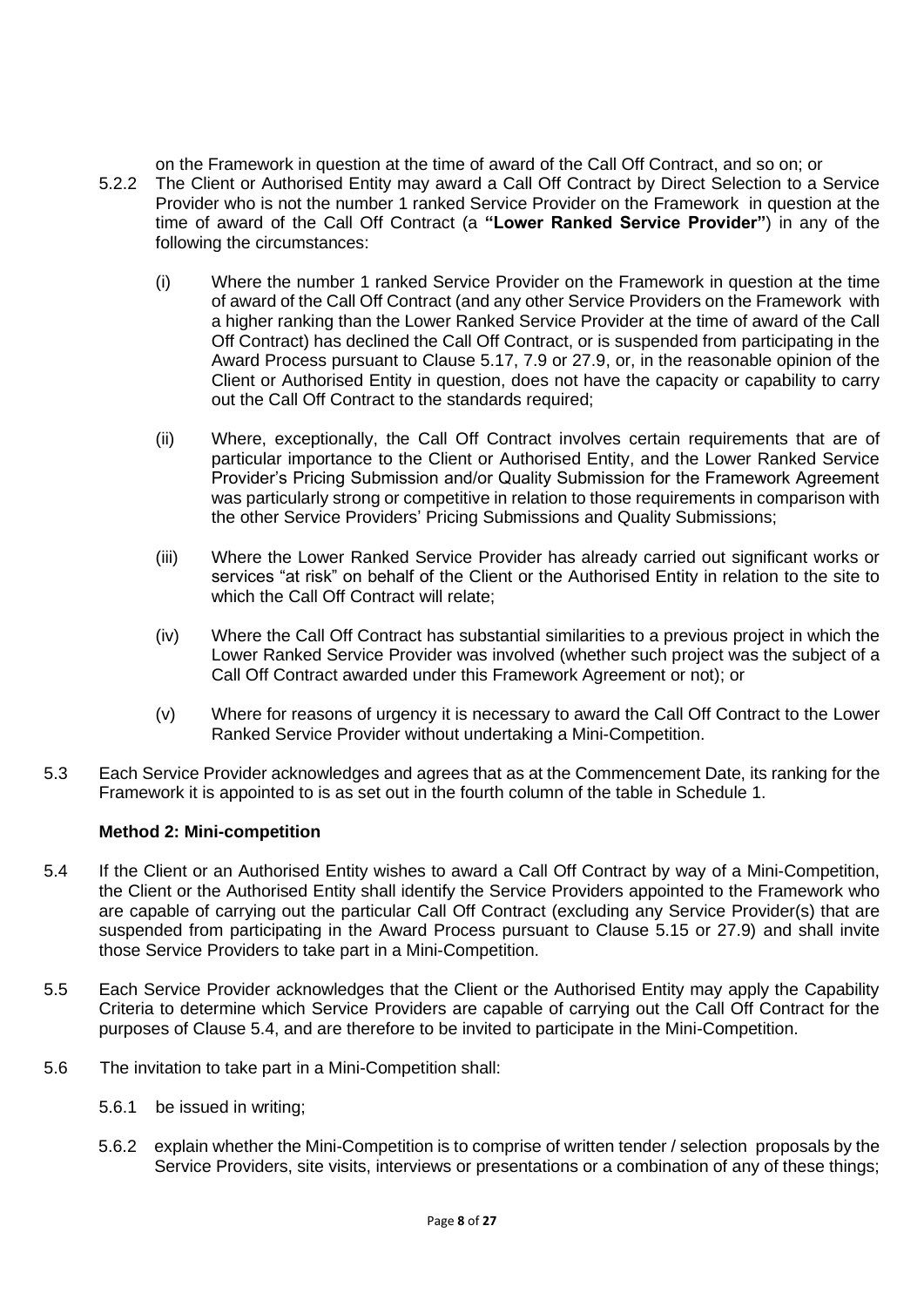- 5.6.3 where the Mini-Competition is to involve the submission of written tender proposals by the Service Providers, specify a fixed time limit for submission of such proposals, such time limit being of sufficient duration to allow proposals to be submitted, taking into account factors such as the complexity of the Services in question, the nature of the Client's or the Authorised Entity's requirements and the time needed to compile and submit proposals;
- 5.6.4 set out out the evaluation criteria on which tenders submitted pursuant to the Mini-Competition will be assessed, which shall be based on the Mini-Competition Evaluation Criteria set out in Schedule 5 with such amendments as the Client or the Authorised Entity may stipulate to reflect the requirements of the Call Off Contract in question; and
- 5.6.5 contain a copy of the form of Call Off Contract that will be entered into with the successful Service Provider.
- 5.7 When invited by the Client or an Authorised Entity to participate in a Mini-Competition, the Service Provider shall provide written confirmation to the party carrying out the tender as to whether or not it wishes to participate.
- 5.8 Each Service Provider shall be responsible for any costs it incurs in participating in a Mini-Competition and acknowledges and agrees that neither the Client nor any Authorised Entity shall have any liability for such costs under any circumstances.
- 5.9 The Mini-Competition will be assessed on the basis of the evaluation criteria set out in the invitation and all Service Providers participate in the Mini-Competition will be informed of the outcome of that evaluation.

#### **Issue of a Call Off Contract**

- 5.10 As soon as possible following any selection of a Service Provider whether by Mini-competition or by Direct Selection, the Client or the Authorised Entity shall issue a Call Off Contract to the successful Service Provider.
- 5.11 Upon the issue of any Call Off Contract, the Service Provider shall execute and return the relevant Call Off Contract to the Client or the Authorised Entity within ten (10) Working Days of receipt of the same or such longer period as the Client or the Authorised Entity may specify.
- 5.12 Should the Service Provider fail to comply with its obligation in Clause 5.11 above, the Service Provider shall be deemed to have declined the offer to enter into the Call Off Contract and the Client or the Authorised Entity may recommence the selection process under this Clause 5.
- 5.13 Once appointed to carry out Services under a Call Off Contract, the Service Provider shall carry out those Services in accordance with the terms of the Call Off Contract.

#### **Inconsistency between terms of a Call Off Contract and this Framework Agreement**

5.14 The terms of this Framework Agreement will supplement and complement the terms of any Call Off Contract. However, in the event of any conflict or discrepancy between the terms of a Call Off Contract and the terms of this Framework Agreement the terms of the relevant Call Off Contract will prevail.

#### **Suspension from Award Process due to poor credit score, or compliance with payment terms under PPN 07/20.**

5.15 If at any time during the Framework Term a Service Provider's Creditsafe is less than 30 the Client may issue the Service Provider with a notice (a **"Suspension Notice"**) confirming that the Service Provider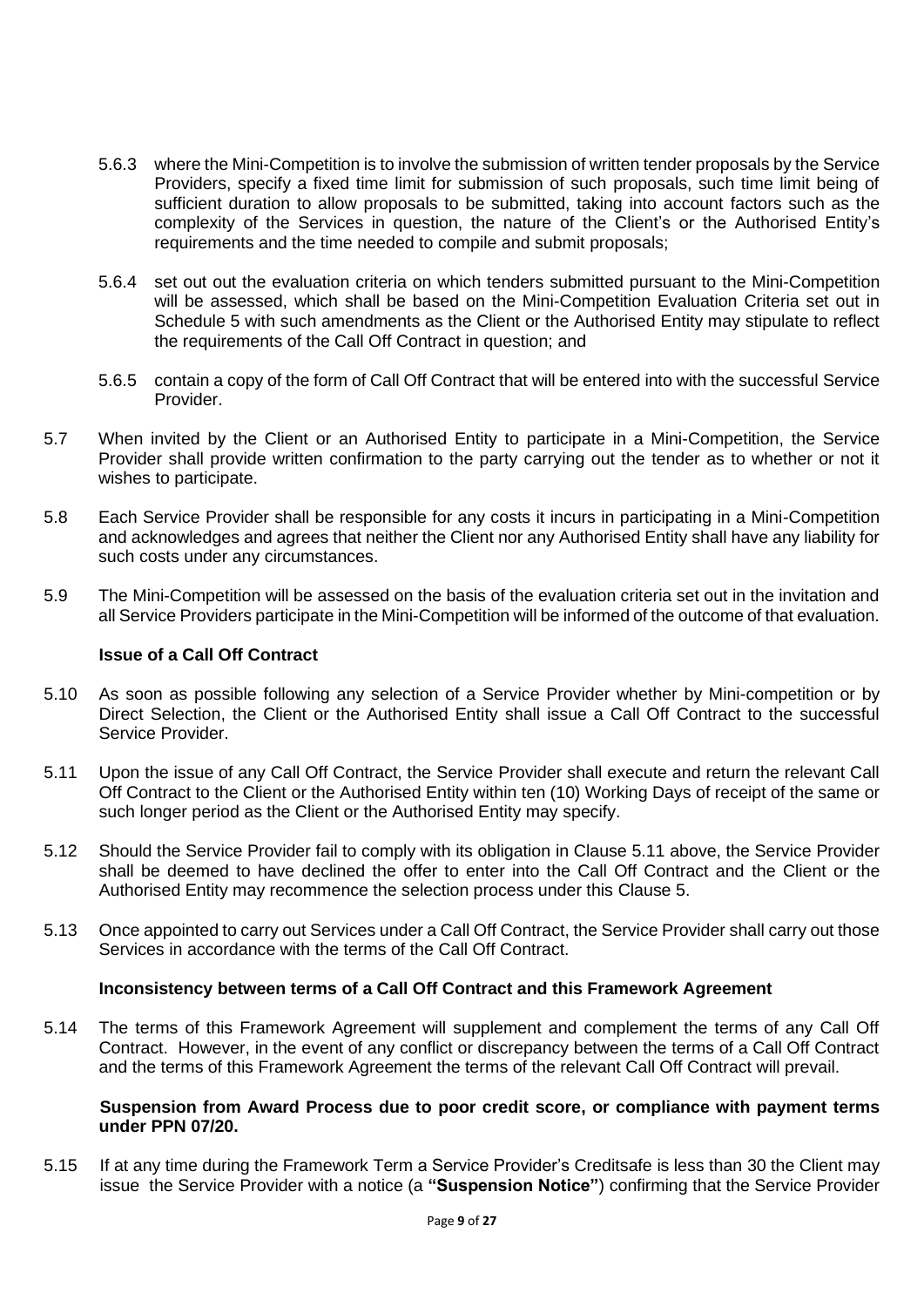shall be suspended from participating in the Award Process until such time as:

- 5.15.1 the Service Provider regains a credit score of 30 or above; or
- 5.15.2 the Service Provider is able to demonstrate to the Client's reasonable satisfaction via other means that it is of sufficient financial standing to carry out the Services that may be required if it under this Framework Agreement, notwithstanding the fact that it has a credit score of less than 30,
- 5.15.3 the Service Provider fails to comply with the requirements of PPN 07/20 as detailed in the SQ Document:

and the Service Provider shall be so suspended.

## **6. PRICE**

- 6.1 The price payable to Service Providers for the carrying out of Services pursuant to Call Off Contracts will be calculated by reference to the rates and prices set out in the particular Service Provider's Pricing Submission subject to:
	- 6.1.1 any refinements that are necessary to reflect the particular requirements of the Call Off Contract in question; and/or
	- 6.1.2 any reduction that may be offered and agreed pursuant to a Mini-Competition or during a Direct Selection of the Service Provider.

## **7. KPI PEFORMANCE REVIEW**

#### **Framework KPI Performance Review**

- 7.1 On or around each Framework KPI Review Date the Client shall undertake a review of each Service Provider's performance against the Framework KPIs in the period since the previous Framework KPI Review Date or, in the case of the review undertaken on or around the first Framework KPI Review Date, in the period since the Commencement Date (a **"Framework KPI Performance Review"**). Framework KPI Performance Reviews shall be undertaken by the Client in accordance with the procedures and principles set out in the Schedule 2 (Framework KPIs).
- 7.2 Each Service Provider shall provide the Client with such assistance and information as it may reasonably require in order to carry out a KPI Performance Review pursuant to Clause 7.1.

## **Call Off Contract KPI Performance Review**

- 7.5 Throughout the Framework Term, the performance of the Service Providers in relation to any Call Off Contract shall also be monitored and assessed by reference to the Call Off Contract KPIs.
- 7.6 Each Service Provider shall provide the Client and the Authorised Entities with such assistance and information as they may reasonably require to enable the Client or Authorised Entity in question to monitor and assess the Service Provider's performance under Call Off Contracts against the Call Off Contract KPIs.
- 7.7 Without limitation to the generality of Clause 7.6, each Service Provider shall, within ten (10) days of the date of any written request from the Client provide the Client with such cost and performance related information as it may reasonably require to enable it to monitor the Service Provider's performance on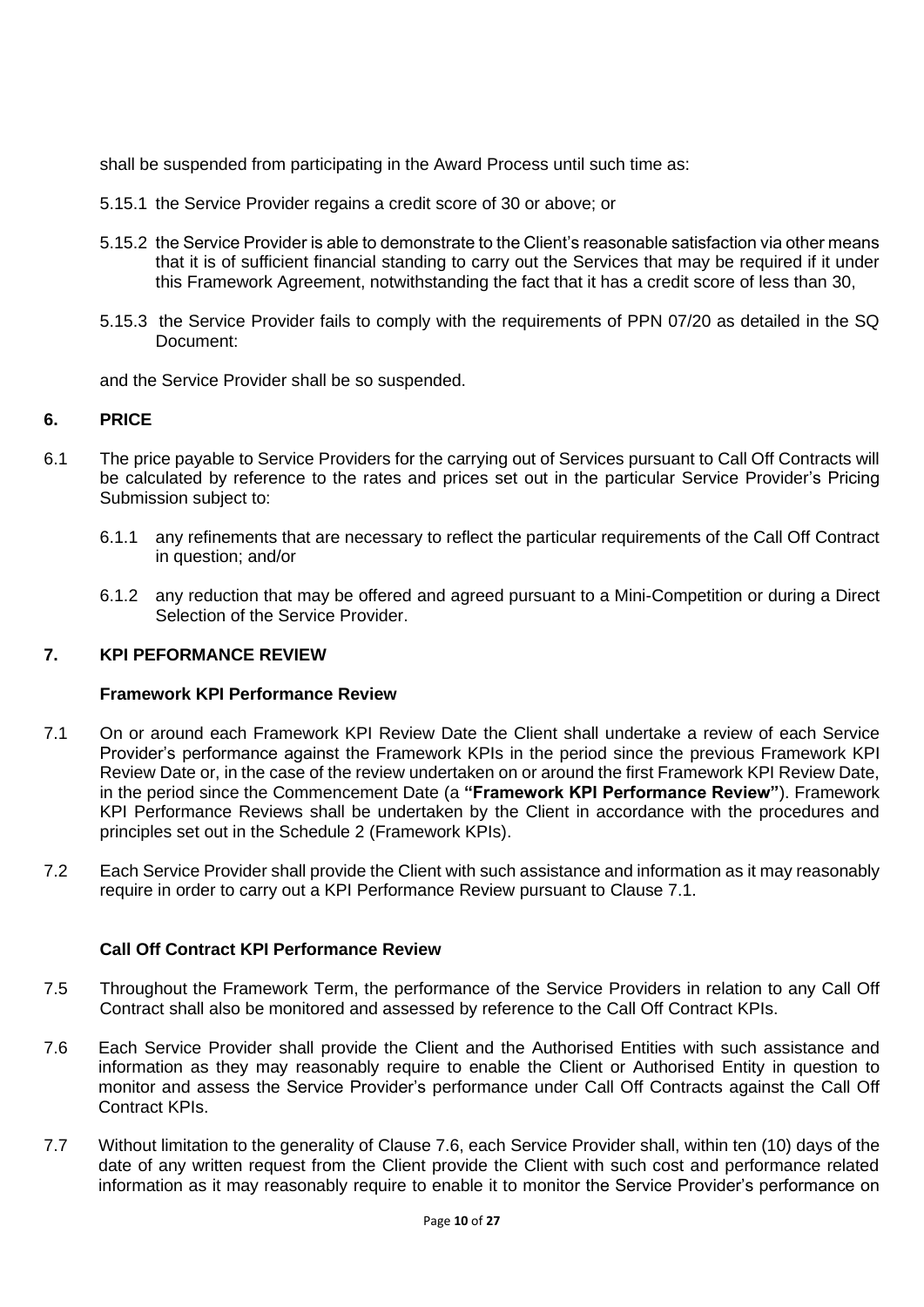Call Off Contracts entered into pursuant to this Framework Agreement.

# **8. CONTINUOUS IMPROVEMENT AND CO-OPERATION**

## **Commitment to seek Continuous Improvement**

- 8.1 The Service Providers shall, throughout the Framework Term, look for and seek to achieve continuous improvement in the quality and carrying out of the Services.
- 8.2 The Client, Authorised Entities and the Service Providers shall consider and seek to agree such incentives, additional to those described in this Framework Agreement, as may be appropriate to encourage the Service Providers to maximise their efforts pursuant to this Framework Agreement and any Call Off Contract.

#### **Meetings and Annual Review Forum**

- 8.3 The Service Providers shall attend all meetings as may be necessary for the proper carrying out of the Call Off Contracts.
- 8.4 Without prejudice to the generality of Clause 8.3, twelve (12) months after the Commencement Date and every twelve (12) months thereafter until the end of the Framework Term, the Client may convene a meeting with such other Authorised Entities and such Service Providers as the Client may specify by giving such persons not less than five (5) Working Days' notice in writing to:
	- 8.4.1 share experience and lessons learnt from completed Call Off Contracts;
	- 8.4.2 identify areas of success or areas for improvement in the successful carrying out of the Services and the achievement of the Framework Objectives;
	- 8.4.3 share knowledge and experience in the pursuit of continuous improvement of the Services; and
	- 8.4.4 publish details of each workload of each Service Provider to ensure transparency of information.

#### **No Delay**

8.5 In all matters relating to the Services, including without limitation any required notice, request, submission, decision, consent, approval, comment, valuation, agreement, opinion, instruction and other communication and activity the Service Providers shall act reasonably and without delay.

# **9. INFORMATION SHARING**

- 9.1 Subject to Clause 9.2, if a Service Provider has in its possession any knowledge or information that is or would be of assistance to the Client or an Authorised Entity in connection with a Call Off Contract, then the Service Provider shall promptly volunteer and share such knowledge or information with the Client or Authorised Entity without the need to be asked for such knowledge or information and irrespective of whether the Service Provider is contractually obliged to share such knowledge or information under any Call Off Contract that may have been entered into pursuant to this Framework Agreement.
- 9.2 A Service Provider shall not be required to volunteer or share knowledge or information pursuant to Clause 9.1 which the Service Provider is legally and/or contractually prohibited from disclosing.

# **10. SUPPLY CHAIN MANAGEMENT**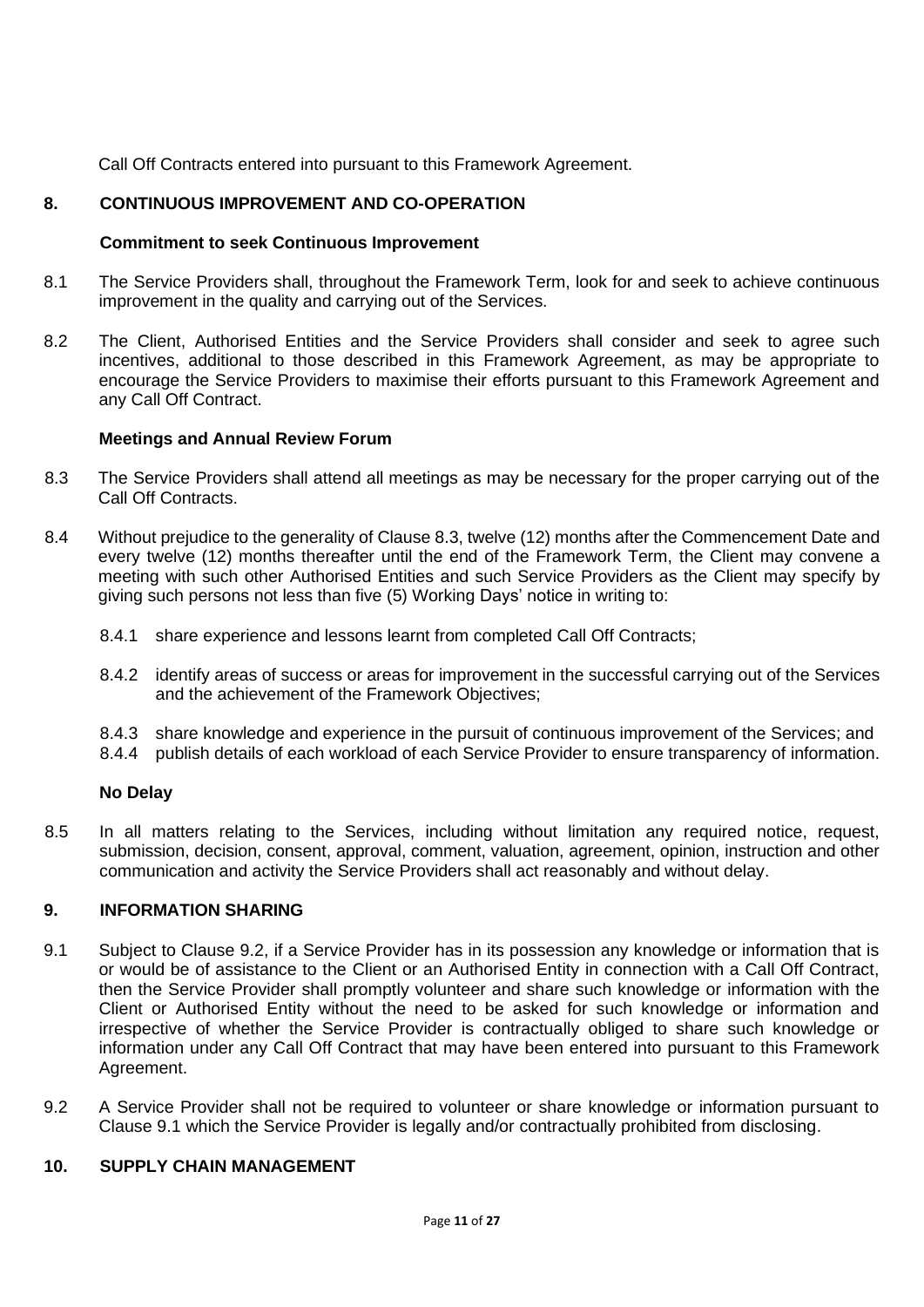- 10.1 The Service Providers shall in carrying out their obligations under this Framework Agreement and any Call Off Contract:
	- 10.1.1 adhere to and cooperate in achieving the Framework Objectives;
	- 10.1.2 use their reasonable endeavours to ensure that all members of their respective Supply Chains adhere to and cooperate in achieving the Framework Objectives; and
	- 10.1.3 work cooperatively with the members of the Client's and the Authorised Entities' Supply Chains with a view to achieving the Framework Objectives.

#### **11. HEALTH AND SAFETY**

The Client, the Authorised Entities and the Service Providers shall work together and individually within their agreed roles, responsibilities and expertise and in accordance with this Framework Agreement to achieve the highest possible standards of health and safety in all activities forming part of the Services.

#### **12. GENERAL OBLIGATIONS & WARRANTIES**

- 12.1 Each Service Provider warrants (and where relevant undertakes) to the Client that:
	- 12.1.1 it has full power and authority and all necessary consents to enter into and to perform its obligations under this Framework Agreement and any other agreements to which it is a party and which are to be entered into under or in connection with this Framework Agreement;
	- 12.1.2 no litigation, arbitration, adjudication, dispute or administrative proceeding has been commenced, is pending or to its knowledge is threatened against the Service Provider, and no judgment or award has been given or made or is pending against it, which:
		- (i) in any way questions its power or authority to enter into or perform its obligations under this Framework Agreement or any other agreements to which it is a party and which are to be entered into under or in connection with this Framework Agreement; or
		- (ii) may have a material adverse effect on its ability to perform its obligations under this Framework Agreement or any other agreements to which it is a party and which are to be entered into under or in connection with this Framework Agreement;
	- 12.1.3 all information, representations and other matters of fact communicated in writing to the Client or to its agents, advisers or employees, by or on behalf of the Service Provider, in its pre-qualification questionnaire or tender submission, or otherwise in respect of this Framework Agreement, were when given and remain, as at the date of this Framework Agreement, true, complete and accurate in all material respects (save to the extent that they have been superseded by subsequent communications in writing to the Client or the relevant agents, advisers or employees); and
	- 12.1.4 every consent, authorisation, certificate, licence, or approval of, or registration with, or declaration to, any Relevant Authority required to authorise, or required in connection with the execution, delivery, validity, enforceability or admissibility in evidence of, this Framework Agreement or the performance by the Service Provider of its obligations under this Framework Agreement has been or will within any applicable period be obtained or made and is, or will when obtained be, in full force and effect, and there has been no material default in the observance of the conditions or restrictions (if any) imposed in, or in connection with, any of them.
- 12.2 The rights and remedies of the Client in relation to any misrepresentation or breach of warranty (or other provision of this Framework Agreement) on the part of the Service Provider shall not be prejudiced by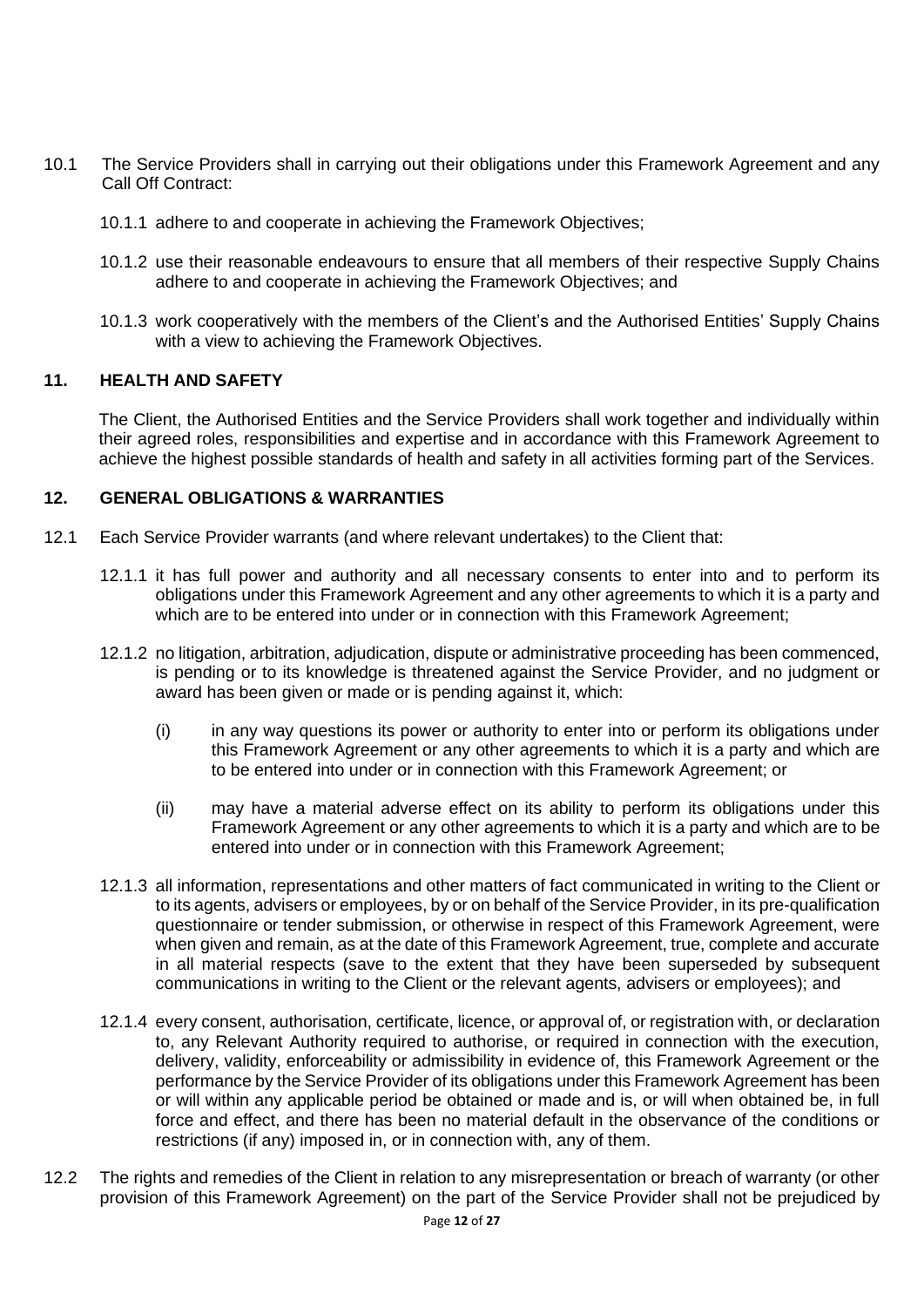any investigation by or on behalf of the Client into the affairs of the Service Provider, by the performance of this Framework Agreement or by any other act or thing which may be done or omitted to be done by the Client under this Framework Agreement and which would or might, but for this Clause 12.2, prejudice such rights and remedies.

# **13. ASSIGNMENT AND SUBCONTRACTING**

- 13.1 The rights of the Service Providers under this Framework Agreement are personal and the Service Providers shall not, without the prior written consent of the Client, assign, transfer or subcontract any rights and/or obligations under this Framework Agreement to any party.
- 13.2 The Client and Authorised Entities may at any time assign, novate, charge or transfer their interest in this Framework Agreement and/or any rights arising under it to any party on written notice to the Service Providers without the consent of the Service Providers being required. The Service Providers shall enter into all necessary documentation to give effect to such assignment, novation, charge or transfer.

# **14. TERMINATION**

# **The Client's Right to Terminate**

- 14.1 If a Service Provider:
	- 14.1.1 commits a material breach of the terms of this Framework Agreement or any Call Off Contract; or
	- 14.1.2 ceases to carry on its business, becomes insolvent, or has a liquidator, trustee in bankruptcy, receiver, manager, administrator or administrative receiver appointed in respect of its assets or (where the Service Provider is a partnership) those of any partner of the firm, or suffers any event analogous to any of the foregoing in any jurisdiction in which it is incorporated or resident; or
	- 14.1.3 becomes Controlled by a person or persons which do not Control it at the date of this Framework Agreement; or
	- 14.1.4 becomes a Subsidiary of a body of which it is not a Subsidiary at the date of this Framework Agreement,

the Client may terminate the appointment of the Service Provider under the framework by notice in writing having immediate effect.

- 14.2 Without affecting any other right or remedy available to it, the Client may terminate a Service Provider's appointment under the Framework at any time, by giving written notice of termination to the Service Provider, that termination taking effect on the date of receipt of notice by the Service Provider or any later date as may be specified in the notice, if:
	- 14.2.1 this Framework Agreement has been subject to a substantial modification for the purposes of regulation 72 of the Public Contracts Regulations 2015 (the **"PCR 2015"**) which would have required a new procurement procedure in accordance with regulation 72(9) of the PCR 2015;
	- 14.2.2 the Service Provider has, at the Commencement Date, been in one of the situations referred to in regulation 57(1) of the PCR 2015, including as a result of the application of regulation 57(2) of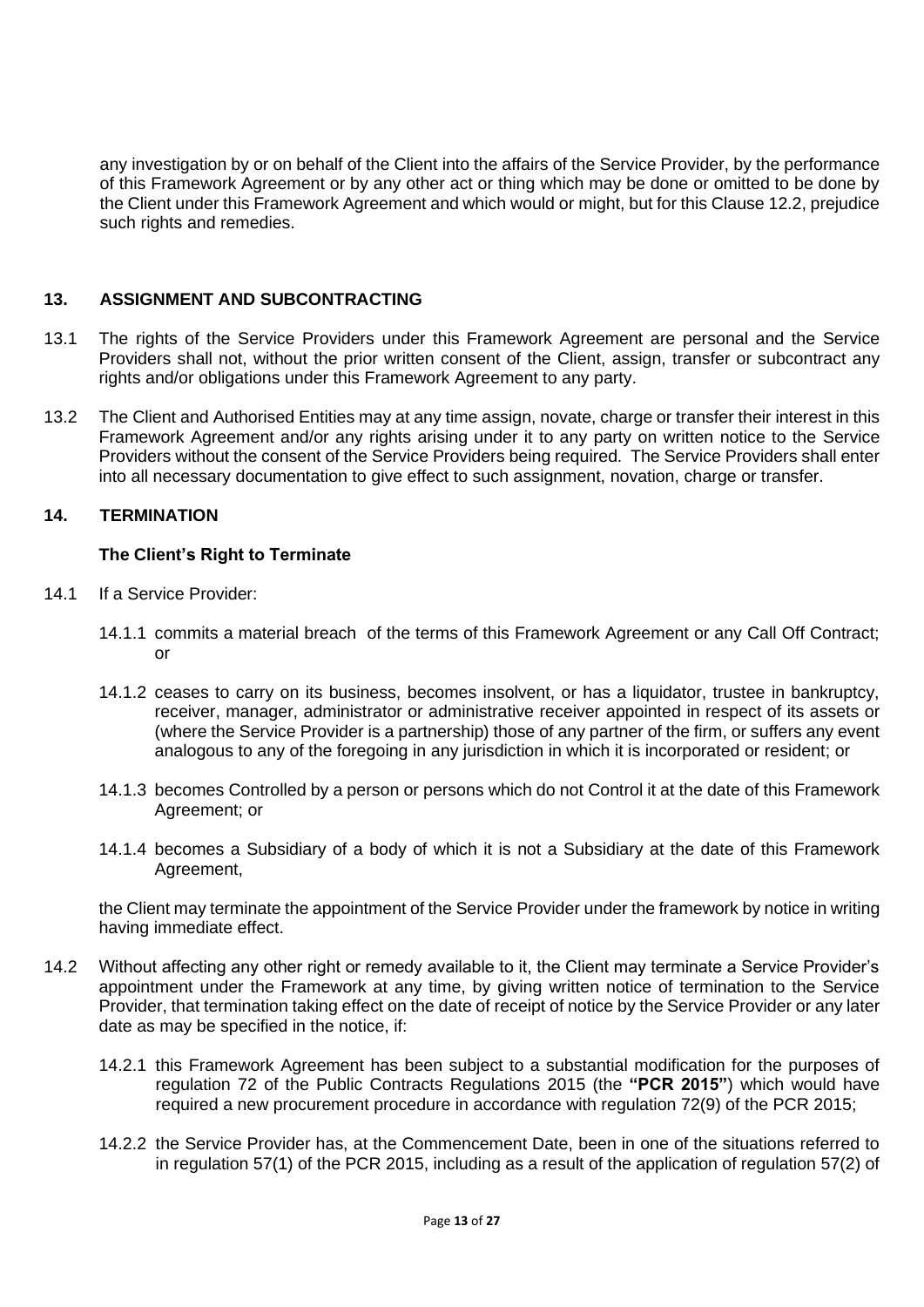the PCR 2015, and should therefore have been excluded from the procurement procedure for this Framework Agreement; or

14.2.3 this Framework Agreement should not have been awarded to the Service Provider in view of a serious infringement of the obligations under the Treaty on European Union, the Treaty on the Functioning of the European Union (**"TFEU"**) and the Public Contracts Directive 2014/24/EU that has been declared by the Court of Justice of the European Union in a procedure under Article 258 of TFEU.

#### **Service Provider's Right to Terminate**

14.3 A Service Provider may terminate its appointment under the Framework following any breach of this Framework Agreement by the Client (other than a breach which is notified to, and remedied by the Client within fifteen (15) Working Days of the notice), or in the event of the Client ceasing to carry on its business.

#### **General**

- 14.4 The termination of a Service Provider's appointment under the Framework shall not automatically terminate any Call Off Contract entered into at or before the date of termination unless the reason for termination is also a ground for the termination of any such Call Off Contract.
- 14.5 Termination of the appointment of a Service Provider under the Framework shall not affect the mutual rights and obligations of the relevant parties accrued at the date of termination and the ongoing rights and obligations of such parties as stated in this Framework Agreement.
- 14.6 Any Call Off Contract entered into during the Framework Term shall continue in full force and effect until its respective termination date, notwithstanding the termination or expiry of this Framework Agreement.

## **Obligations on Termination or Expiry**

- 14.8 On termination or expiry of this Framework Agreement, the Client, the Authorised Entities and the relevant Service Provider(s) shall promptly:
	- 14.8.1 return to the other relevant parties all documents and materials (and any copies) containing such parties' confidential information;
	- 14.8.2 erase all the other relevant parties' confidential information from its computer systems (to the extent possible); and
	- 14.8.3 on request, certify in writing to the other relevant parties that it has complied with the requirements of this Clause 14.8.

## **15. PROBLEM SOLVING, DISPUTE AVOIDANCE AND RESOLUTION**

- 15.1 As soon as a Service Provider, the Client or an Authorised Entity is aware of any difference or dispute with another arising out of, or in connection with, this Framework Agreement which does not fall to be dealt with under a Call Off Contract, they shall give notice to the other relevant party.
- 15.2 The relevant parties will endeavour to resolve any difference or dispute by direct negotiation in good faith and each such party will give serious consideration to a request by the other to refer a difference or dispute to mediation.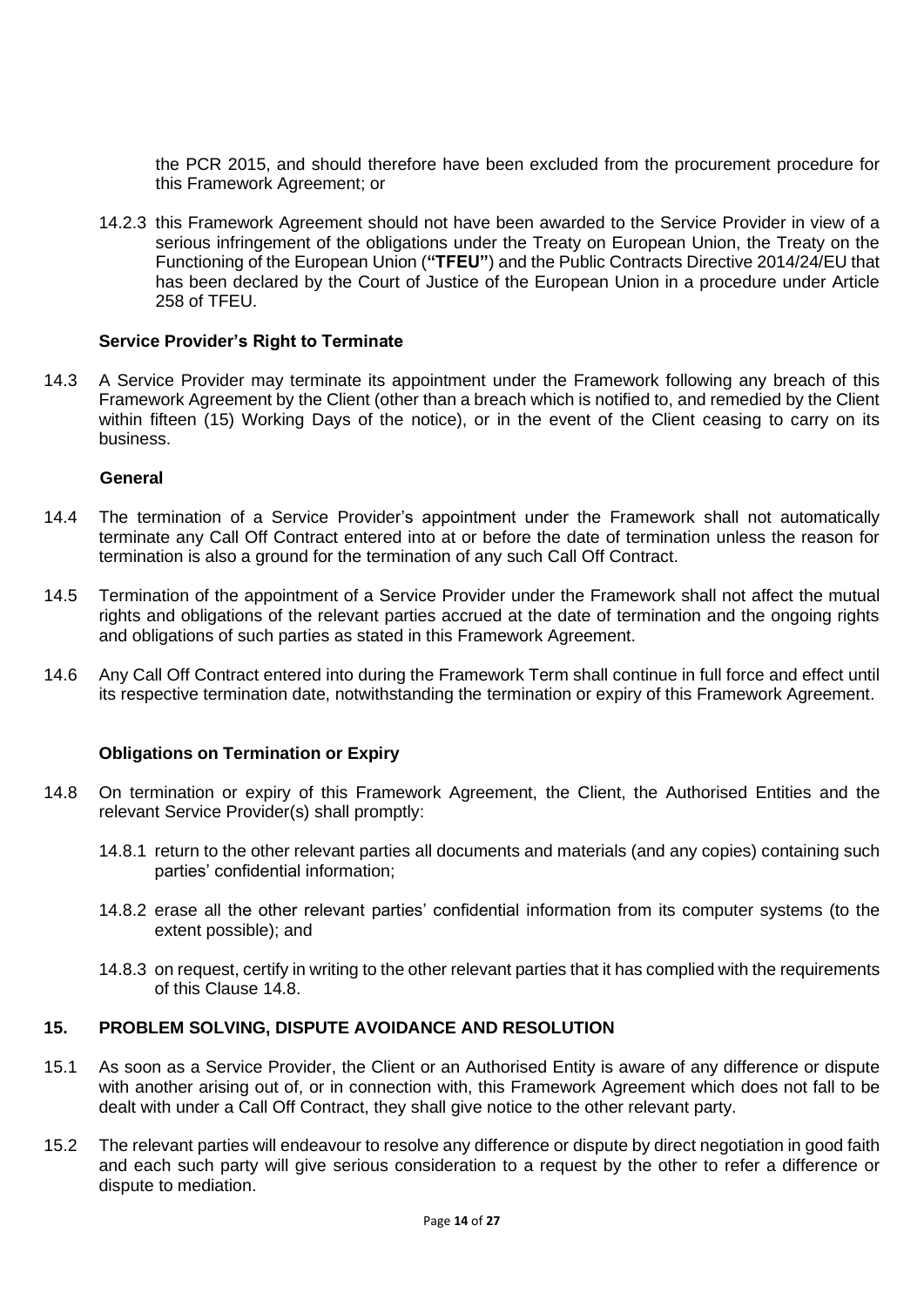- 15.3 If any difference or dispute is not resolved in accordance with Clause 15.2 and provided that neither party has by reason of that difference or dispute exercised a right of termination under Clause 14 , then such dispute may be referred to conciliation or to mediation or to any other form of alternative dispute resolution as the parties may agree.
- 15.4 The procedures under Clause 15.1, 15.2 and 15.3 are without prejudice to a party's right to refer any difference or dispute to adjudication.
- 15.5 Any difference or dispute may be referred by a party to the courts of England and Wales.

#### **16. NOTICES**

16.1 Any notice, request, instruction or other documentation to be given under this Framework Agreement shall be delivered or sent by first class post or by fax or electronic mail to the address of the recipient party set out in this Framework Agreement (or to such other address as that party may have notified the other relevant party for this purpose) and any such notice or other document shall be deemed to have been served, (if delivered) at the time of delivery or (if sent by post) upon the expiration of 48 hours after posting and (if sent by fax or electronic mail) upon transmission unless a notice of non-delivery is received within 2 hours after transmission.

### **17. FREEDOM OF INFORMATION**

- 17.1 The Service Providers acknowledge that the Client and the Authorised Entities may be subject to the requirements of the FOIA and the EIR and shall assist and co-operate with the Client or the Authorised Entity concerned to enable it to comply with its information disclosure obligations.
- 17.2 Each Service Provider shall and shall procure that its sub-contractors shall:
	- 17.2.1 transfer to the Client or the Authorised Entity all Requests for Information that it receives as soon as practicable and in any event within two (2) Working Days of receiving a Request for Information;
	- 17.2.2 provide the Client or the Authorised Entity with a copy of all Information in its possession, or power in the form that the Client or the Authorised Entity requires within five (5) Working Days (or such other period as the Client or the Authorised Entity may specify) of the Client's or the Authorised Entity's request; and
	- 17.2.3 provide all necessary assistance as is reasonably requested by the Client or the Authorised Entity to enable the Client or the Authorised Entity to respond to the Request for Information within the time for compliance set out in section 10 of the FOIA or regulation 5 of the EIR.
- 17.3 the Client or the Authorised Entity concerned shall be responsible for determining in its absolute discretion whether any Information is exempt from disclosure in accordance with the provisions of the FOIA or the EIR.
- 17.4 In no event shall a Service Provider respond directly to a Request for Information unless expressly authorised to do so by the Client or the relevant Authorised Entity.
- 17.5 Each Service Provider acknowledges that the Client and the Authorised Entities may, acting in accordance with the relevant codes of practice on the Discharge of the Functions of Public Authorities under Part 1 of the Freedom of Information Act 2000, be obliged to disclose Information without consulting or obtaining consent from the Service Provider or despite having taken the Service Provider's views into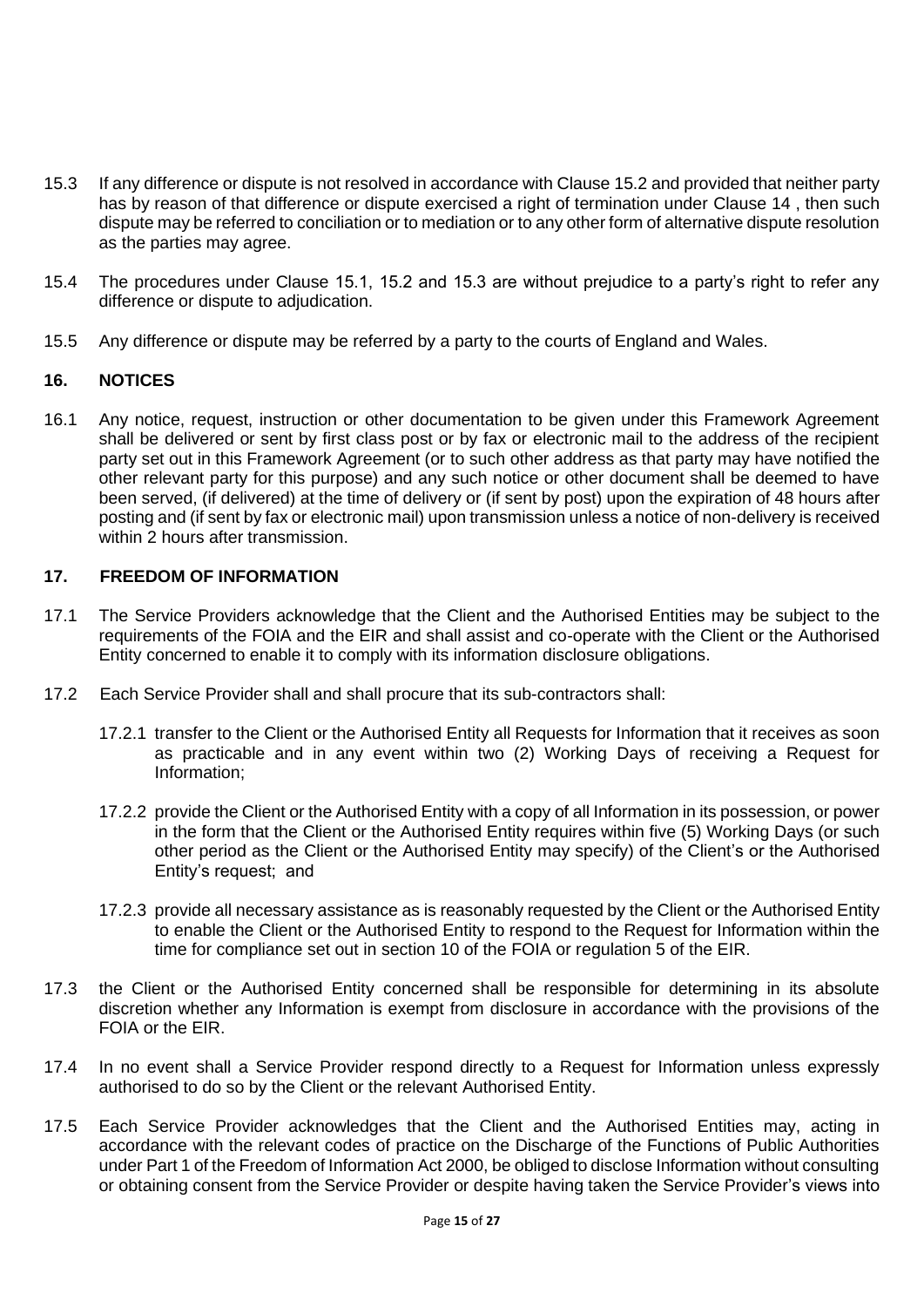account.

17.6 Each Service Provider shall ensure that all Information is retained for disclosure and shall permit the Client and the Authorised Entities to inspect such records as requested from time to time.

# **18. CONFIDENTIALITY**

- 18.1 Subject to Clauses 9 and 17, the Client and the Service Providers shall keep secret and not disclose and shall procure that their employees and any subcontractors keep secret and do not disclose any information of a confidential nature obtained by them by reason of this Framework Agreement. This obligation shall not apply to information:
	- 18.1.1 which is in the public domain or is trivial or cannot reasonably be considered to be confidential; or
	- 18.1.2 which the Client is required to disclose as a matter of law or in discharge of its obligations of public accountability and freedom of information.
- 18.2 The Service Providers agree that the Client may supply information to the Authorised Entities who wish, or may wish to enter into a Call Off Contract with a Service Provider.
- 18.3 Each Service Provider undertakes to make no reference in any advertising or other promotional material to this Framework Agreement without the prior written consent of the Client.

# **19. NO AGENCY, PARTNERSHIP OR JOINT VENTURE**

Nothing contained in this Framework Agreement shall be construed as creating an agency, partnership or joint venture relationship between the Service Providers, the Client and the Authorised Entities.

## **20. APPLICABLE LAW**

This Framework Agreement shall be governed by the laws of England and Wales and shall be subject to the non-exclusive jurisdiction of the courts of England and Wales.

## **21. SEVERANCE**

- 21.1 Any Clause or provision of this Framework Agreement which is held to be illegal or unenforceable (in whole or in part) under any enactment or rule of law shall no longer form part of this Framework Agreement.
- 21.2 In the event that a Clause or provision (or part of a Clause or part of a provision) is excluded under Clause 21.1 above the validity and enforceability of the remainder of this Framework Agreement shall not be affected.

## **22. SURVIVAL OF CERTAIN CLAUSES**

The provisions of Clauses 2, 17, 18, 20, 21, 24 and 27 (and without limitation to the foregoing, any other provision of this Framework Agreement which by its terms is to be performed or observed notwithstanding termination or expiry, or which is either expressed to, or by implication is intended to survive termination or expiry) shall survive the termination or expiry of this Framework Agreement.

# **23. COUNTERPARTS**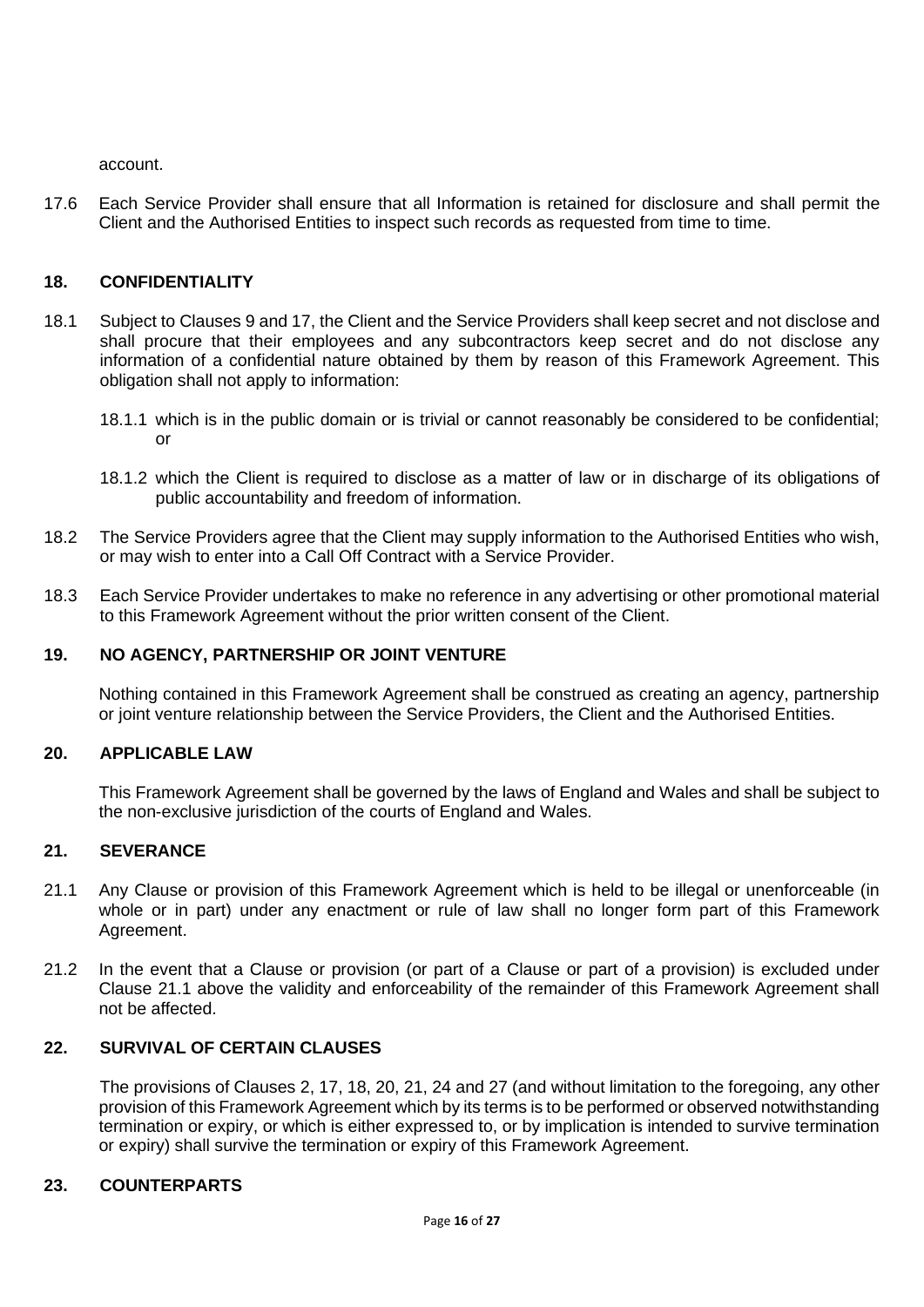This Framework Agreement may be executed in any number of counterparts, all of which when taken together shall constitute one and the same instrument.

#### **24. DATA PROTECTION**

To the extent that compliance with this Framework Agreement involves a Service Provider processing personal data (such terms having the meanings given in the relevant Data Protection Legislation) that Service Provider shall comply with the relevant Data Protection Legislation in relation to that personal data.

#### **25. TRAINING**

The Service Providers shall participate fully with the Client and the Authorised Entities in developing training programmes, packages and other associated employment related projects and, where applicable, in securing grants to support these initiatives.

#### **26. RESIDENT CONSULTATION**

The Service Providers shall in relation to this Framework Agreement and any Call Off Contract when requested by the Client or an Authorised Entity, provide such information, co-operation and assistance as the Client or Authorised Entity may require to meet the Client's or the Authorised Entity's obligations under section 20 of the Landlord and Tenant Act 1985 and other related legislation.

#### **27. SEC FEES**

27.1 Each Service Provider shall pay to the Client the SEC Fees payable in respect of each Call Off Contract awarded to it under this Framework Agreement in accordance with the provisions of this Clause 27.1:

#### **Notification of Projected Value of a Call Off Contract**

- 27.1.1 Within five (5) Working Days of the commencement date of a Call Off Contract awarded to a Service Provider under this Framework Agreement, the Client shall provide the Service Provider with a notification which confirms the following:
	- (i) the projected total value of the Call Off Contract and the projected monthly value of such Call Off Contract, in both cases excluding VAT. For the avoidance of doubt, the projected monthly value for this purpose shall be an amount equal to the total projected value divided by the number of months that the Call Off Contract is due to last for, disregarding the effect of any proposed retention (the **"Projected Monthly Value"**);
	- (ii) the **"First SEC Fee Date"** for the Call Off Contract which shall be the last day of the month following the commencement date of the Call Off Contract, or such other date as the Client may specify;

*By way of example, if the commencement date of a Call Off Contract is 27 January the First SEC Fee Date shall be 28 February.*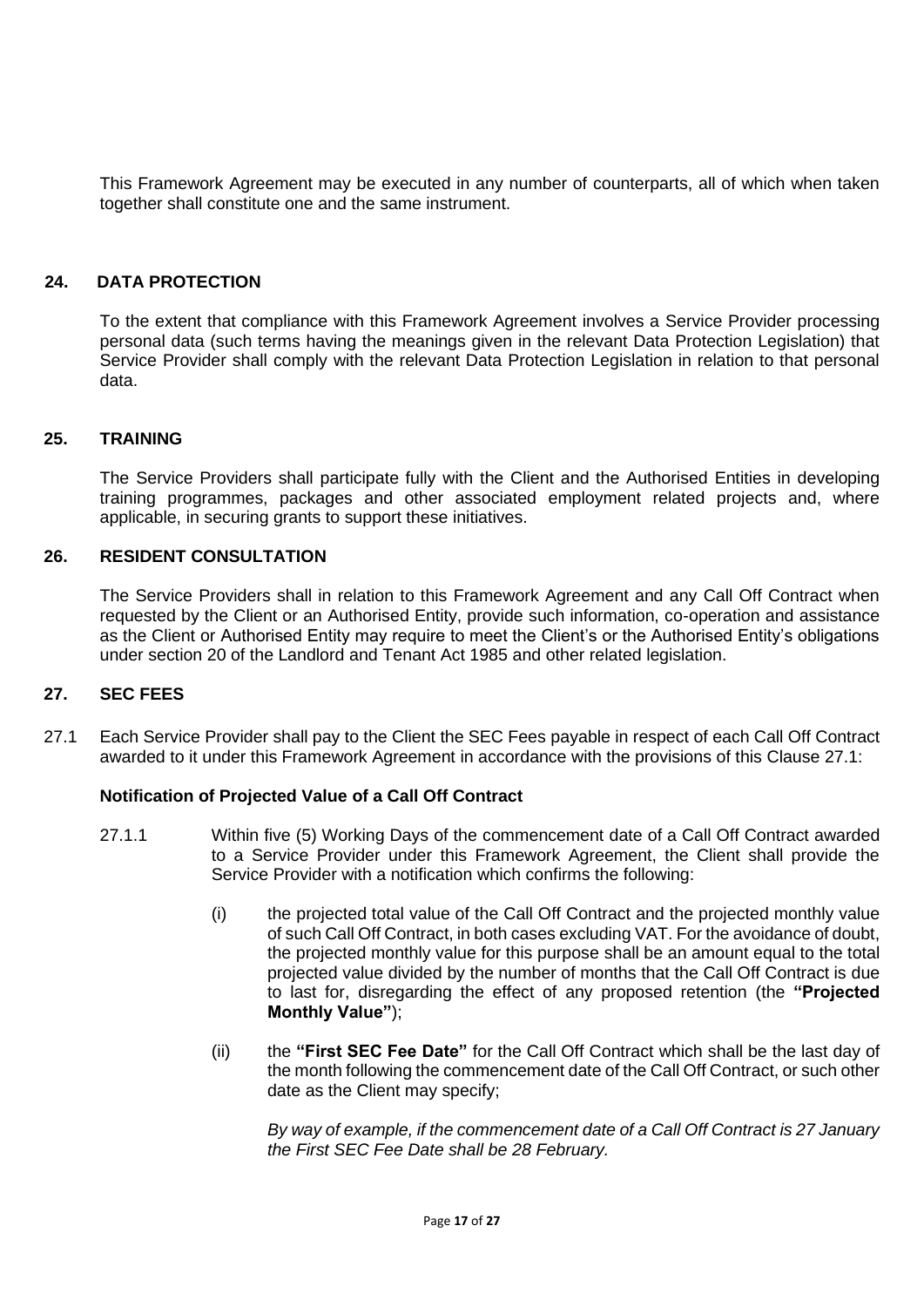(iii) the **"Subsequent SEC Fee Date"** for the Call Off Contract, which shall be the last day of each subsequent month; and

*By way of example, if the First SEC Fee Date for the Call Off Contract is 28 February, the Subsequent SEC Fee Date shall be 31 March, 30 April and so on*

(iv) whether the Authorised Entity that has awarded the Call Off Contract is a full member or a guest member of SEC and, accordingly, the Relevant Fee Percentage that applies to that Call Off Contract.

#### **Payment of SEC Fees due in respect of each Call Off Contract**

- 27.1.2 Within five (5) Working Days of:
	- (i) the First SEC Fee Date for the Call Off Contract; and
	- (ii) each Subsequent SEC Fee Date for the Call Off Contract

the Service Provider shall provide the Client with confirmation of the total amount invoiced by the Service Provider to the Authorised Entity pursuant to the terms of the Call Off Contract in the month immediately preceding the First SEC Fee Date or relevant Subsequent SEC Fee Date (as appropriate) (excluding any payments made in respect of VAT) (the **"Actual Monthly Amount"**), together with a copy of the relevant invoices and payment notices and such other information as the Client may require in connection with the same;

27.1.3 Within ten (10) Working Days of receipt of the confirmation and information referred to in Clause 27.1.2, the Client shall submit an invoice to the Service Provider for a fee equal to:

> the Actual Monthly Amount for the month in question multiplied by the Relevant Fee Percentage,

> and the Service Provider shall pay the fee stated in such invoice within thirty (30) calendar days of the date of the invoice;

27.1.4 In the event that the Service Provider fails to comply with its obligation under Clause 27.1.2 in relation to a particular month the Client shall, without prejudice to Clauses 27.1.5 and 27.1.6, be entitled to submit an invoice to the Service Provider for a fee equal to:

> the Projected Monthly Value of the Call Off Contract multiplied by the Relevant Fee Percentage,

> and the Service Provider shall pay the fee stated in such invoice within thirty (30) calendar days of the date of the invoice;

27.1.5 In the event that it transpires that the Actual Monthly Amount for the month in question was higher than the Projected Monthly Value of the Call Off Contract, the Client shall be entitled to submit an invoice to the Service Provider for a fee equal to:

> the difference between those amounts multiplied by the Relevant Fee Percentage, plus interest on such fee at a rate of 2% above the Bank of England base rate from time to time,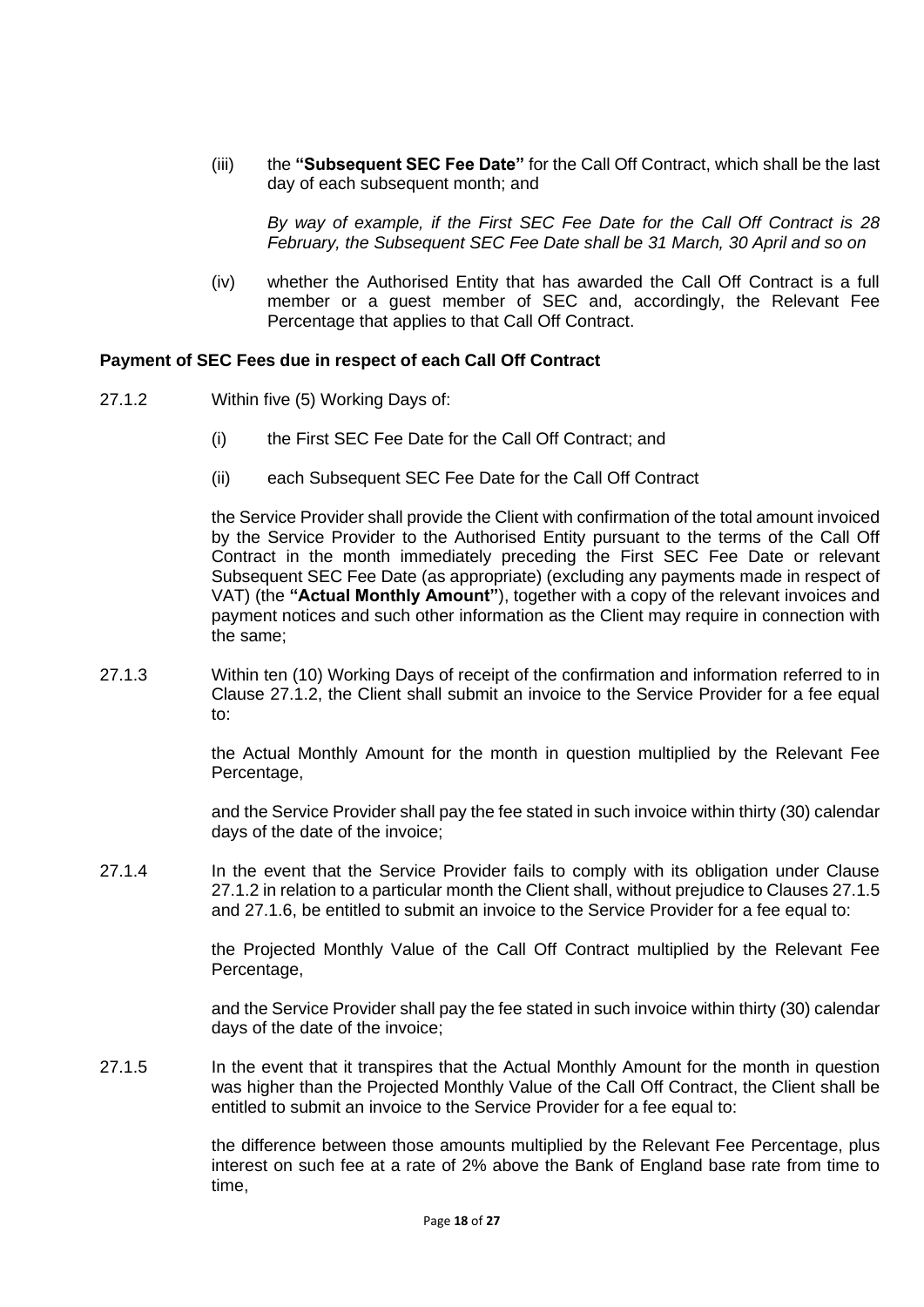and the Service Provider shall pay the amount stated in such invoice within thirty (30) calendar days of the date of the invoice;

- 27.1.6 For the avoidance of doubt, in the event that it transpires that the Actual Monthly Amount for the month in question was lower than the Projected Monthly Value of the Call Off Contract, the Service Provider shall not be entitled to reimbursement of any amount it has paid pursuant to Clause 27.1.4 or to any reduction in the amount of any invoice submitted by the Client under that Clause, nor shall it give the Service Provider any entitlement to exercise a right of set off in respect of any other invoices issued by the Client under this Clause 27.
- 27.1.7 The Client reserves the right to contact the Authorised Entity to verify the accuracy of any information and amounts provided by the Service Provider under Clause 27.1.2. This may include obtaining copies of the payment notices, or any other confirmation, from the Authorised Entity. If the information obtained from the Authorised Entity differs from the information and amounts provided by the Service Provider under Clause 27.1.2 then the Client may use the information provided by the Authorised Entity to submit an invoice to the Service Provider pursuant to Clause 27.1.5.

#### **General**

27.2 If a Service Provider fails to make any payment of any invoice which (in accordance with the provisions of this Clause 27) is due in full on the due date the Client may charge that Service Provider interest (both before and after judgement) on the amount unpaid from time to time at the rate of 2% above the Bank of England base rate from time to time.

*Note:*

*The interest charge is calculated by dividing the number of days the payment is late by 365, and then multiplying the resulting figure by the interest rate and the amount of the invoice.* 

*By way of example:* 

*The Service Provider is 20 days late in paying an invoice of £5,000 (inclusive of VAT). The relevant interest rate is 2.75% (being 2% above the Bank of England Base rate). The interest charge is £7.53 for the 20 day period. Ie:*

*20/365 = 0.054 0.054 x 2.75% = 0.0015 0.0015 x 5000 = £7.53.*

- 27.3 The Client shall be entitled to recover from a Service Provider any administrative and legal costs it incurs in taking steps to recover any late or unpaid SEC Fees from that Service Provider under this Clause 27.
- 27.4 All SEC Fees due under this Clause 27 are exclusive of VAT. If any VAT is payable on such fees the Service Provider shall, on receipt of a valid VAT invoice from the Client, pay to the Client such additional amounts in respect of VAT as are payable.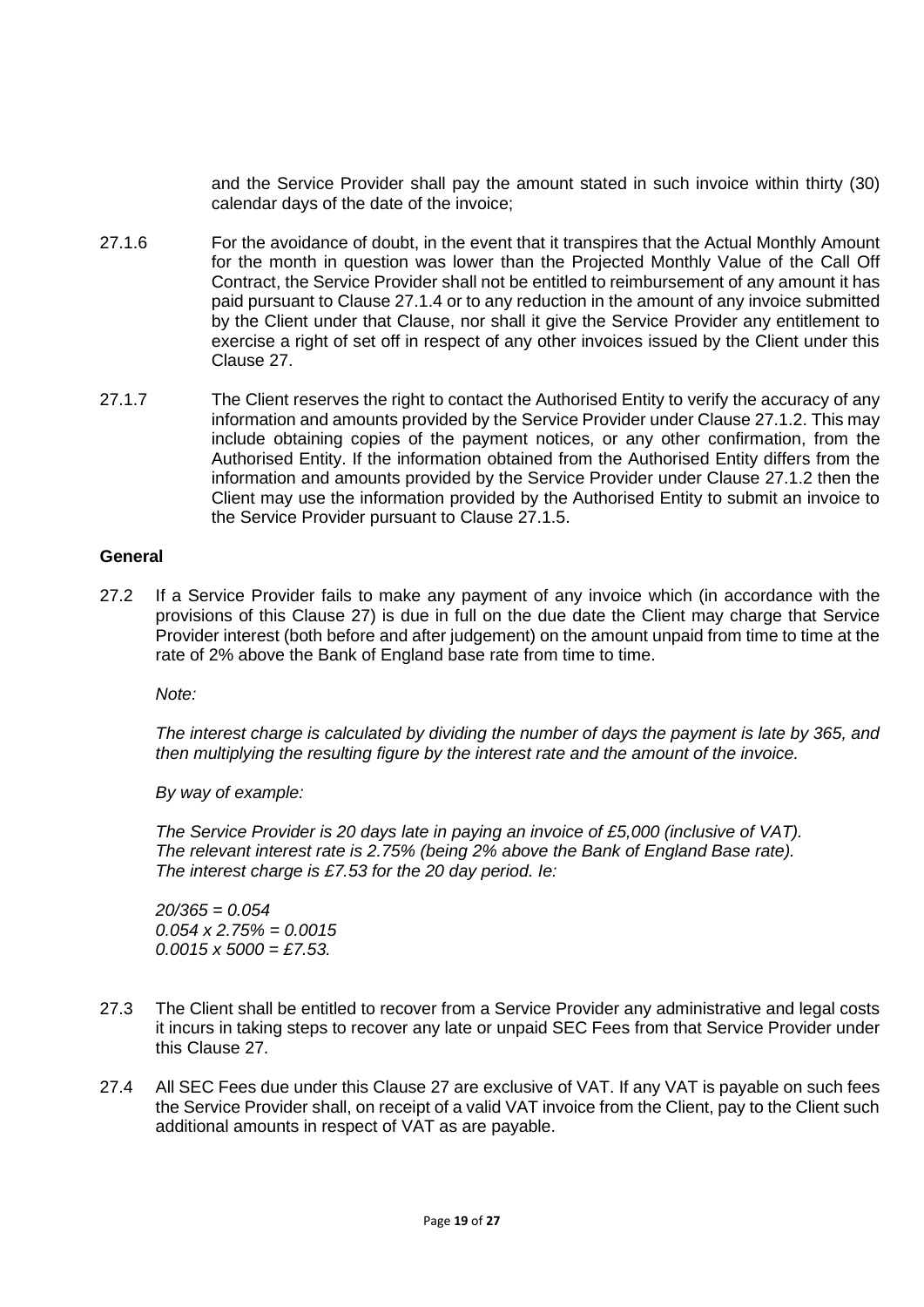- 27.5 Each Service Provider acknowledges and agrees that it collects as agent for the Client and holds on trust for the Client any monies received from the Authorised Entities which comprise any part of the SEC Fees payable to the Client pursuant to the provisions of this Clause 27.
- 27.6 For the avoidance of doubt (and without limitation to any other provision of this Framework Agreement), a breach of any provision of this Clause 27 by a Service Provider shall constitute a material breach of the provisions of this Framework Agreement by that Service Provider for the purposes of Clause 14 of this Framework Agreement.

#### **Suspension from Award Process for failure to pay SEC Fees**

- 27.8 If a Service Provider fails to make payment of any invoice submitted by the Client under this Clause 27 within sixty (60) calendar days of the date of the invoice, the Client may issue a notice to the Service Provider (a **"Warning Notice"**) which shall state that the Service Provider may be suspended from participating in the Award Process under the Framework Agreement if the invoice has not been paid in full by the date that is ninety (90) calendar days from the date of the invoice.
- 27.9 If, notwithstanding the issue of the Warning Notice pursuant to Clause 27.8, the Service Provider fails to make payment of the invoice by the date that is ninety (90) days from the date of the invoice the Client may issue the Service Provider with a notice (a **"Suspension Notice"**) confirming that the Service Provider shall be suspended from participating in the Award Process until such time as the Service Provider has paid the invoice in full, together with any interest and other costs payable in accordance with Clauses 27.2 and 27.3, and the Service Provider shall be so suspended.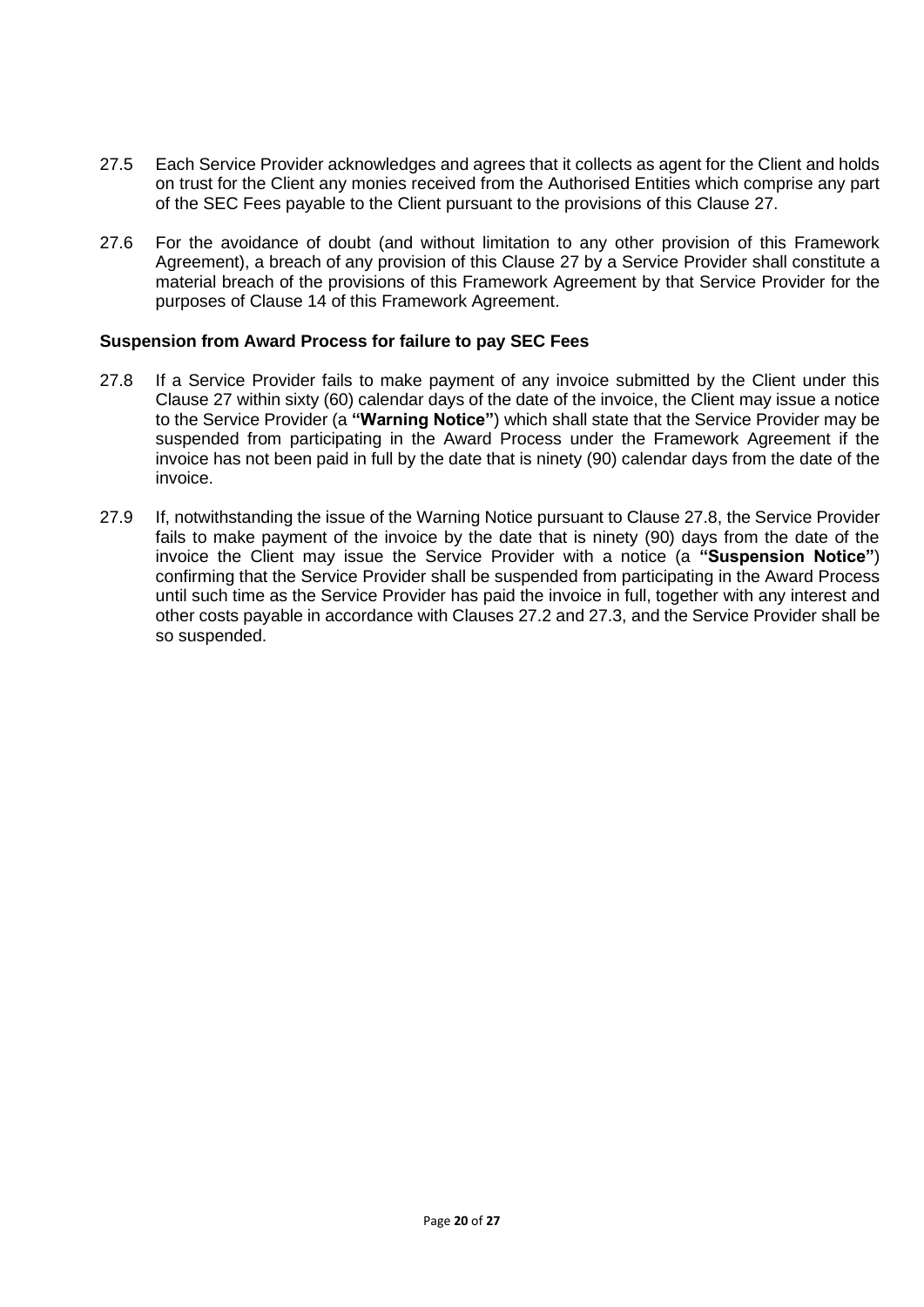**IN WITNESS** whereof the Service Providers and the Client have entered into this Framework Agreement on the day in the year first before written

| Executed by OPTIVO<br>acting by: |  |
|----------------------------------|--|
| <b>Authorised Signatory</b>      |  |
| <b>Authorised Signatory</b>      |  |
| Executed by                      |  |
| acting by:                       |  |
| <b>Director</b>                  |  |
| Director/Secretary               |  |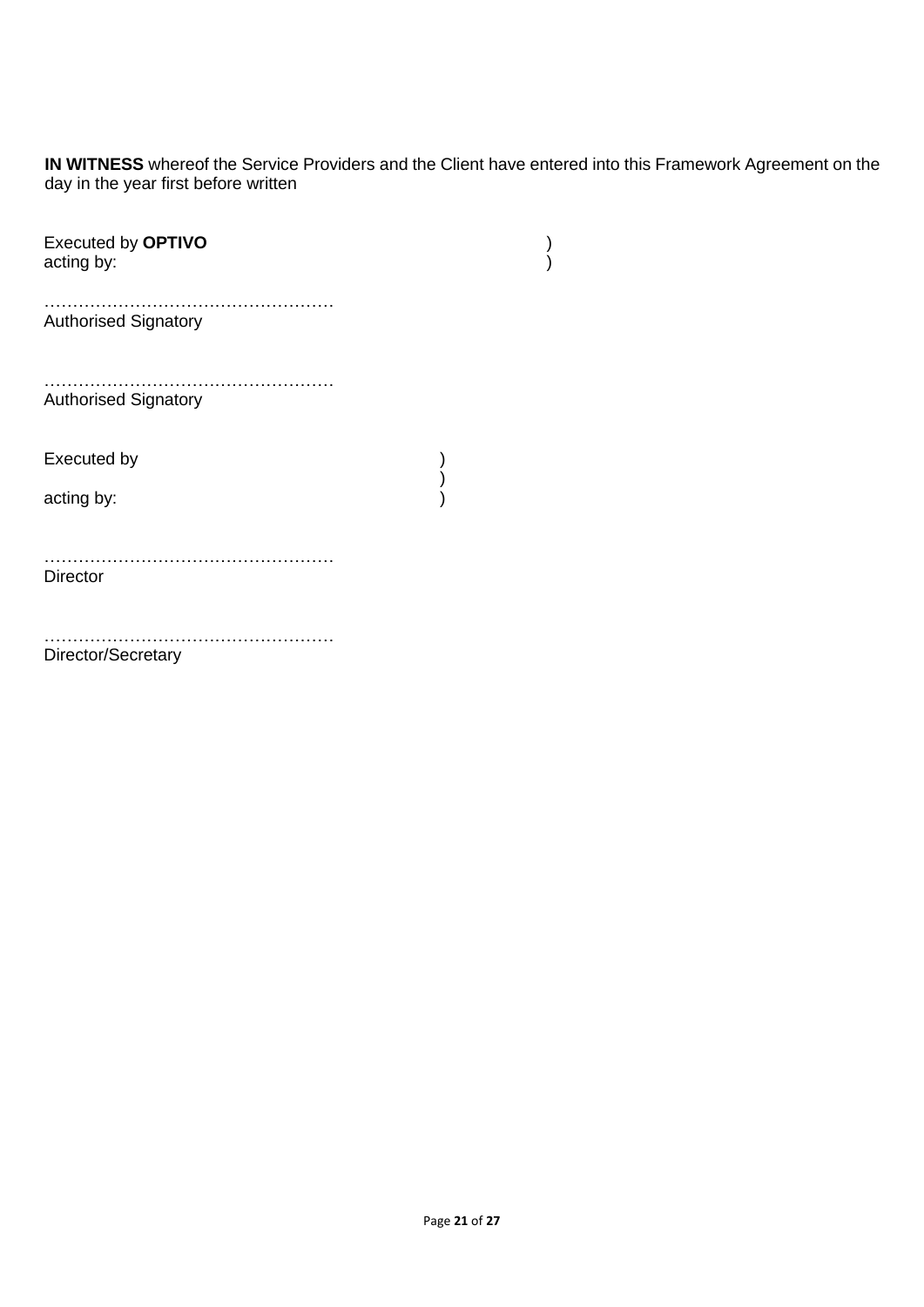# **FRAMEWORK**

*Note to bidders: This Schedule will be populated with the details of the successful Service Providers*

| <b>SERVICE</b><br><b>PROVIDER'S NAME</b> | <b>REGISTERED ADDRESS</b> | <b>COMPANY</b><br><b>NUMBER</b> |
|------------------------------------------|---------------------------|---------------------------------|
|                                          |                           |                                 |
|                                          |                           |                                 |
|                                          |                           |                                 |
|                                          |                           |                                 |
|                                          |                           |                                 |
|                                          |                           |                                 |
|                                          |                           |                                 |
|                                          |                           |                                 |
|                                          |                           |                                 |
|                                          |                           |                                 |
|                                          |                           |                                 |
|                                          |                           |                                 |
|                                          |                           |                                 |
|                                          |                           |                                 |
|                                          |                           |                                 |
|                                          |                           |                                 |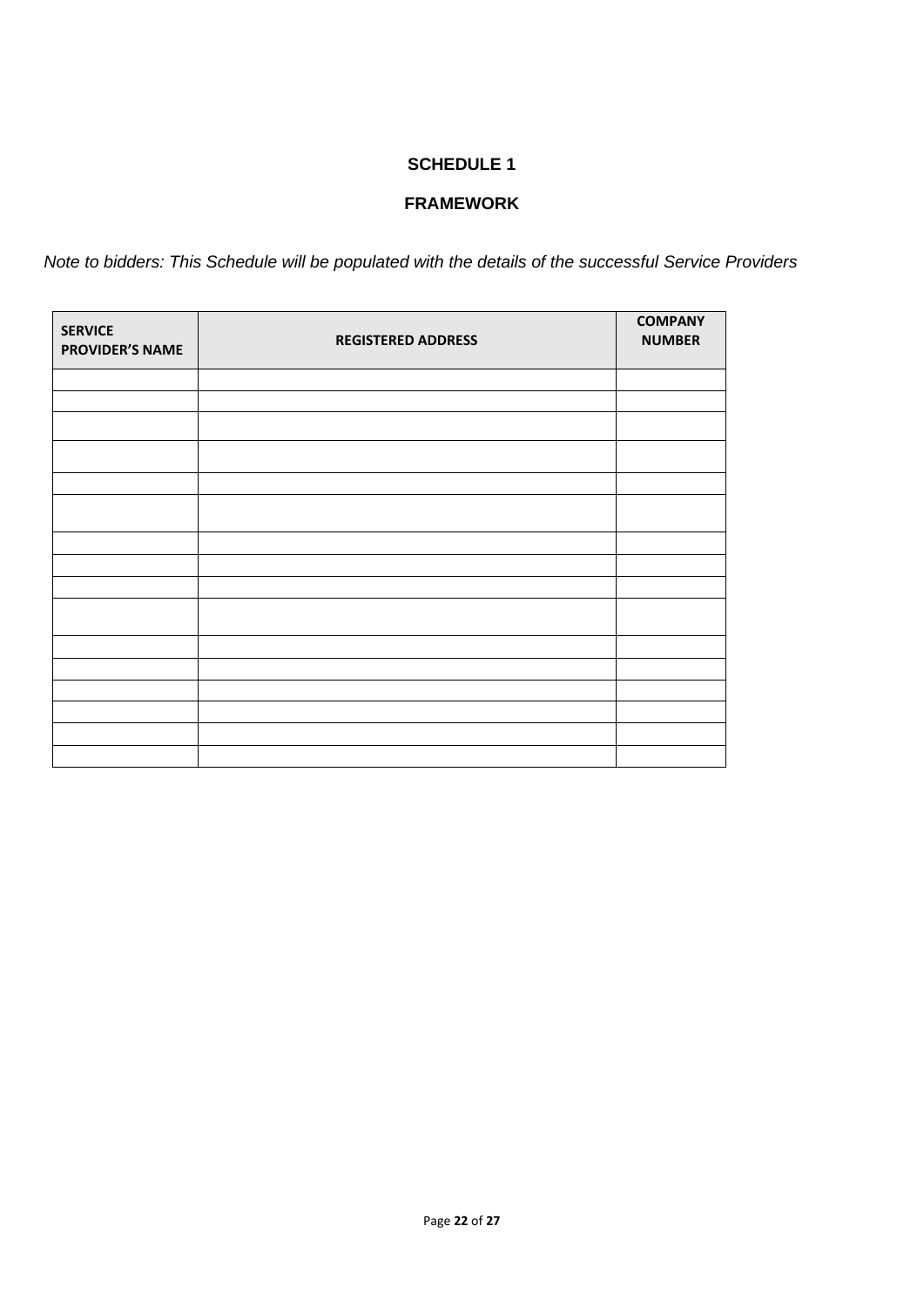# **FRAMEWORK KPIs**

1. The Framework KPIs as at the date of this Framework Agreement are as follows:

The KPI's are minimum requirements. Only Service Providers who have been successful from a direct award or mini competition will be evaluated against the KPI's:

| Item No. | <b>Description</b>                                                                                                |
|----------|-------------------------------------------------------------------------------------------------------------------|
| 1        | Accurate monthly information on invoices to Client and SEC levy information -<br>100% (even if the value is zero) |
| 2        | SEC Fee invoices paid within 30 days of date of SEC invoice – 100%                                                |

- 2. The Client may (acting reasonably) throughout the Framework Term amend, update and/or supplement the Framework KPIs, and if it does so, shall provide the Service Providers with details of any changes.
- 3. Framework KPI Review Process

If Service Providers meet the minimum requirements noted above (Framework KPIs) their total combined price and quality score will not change. If however, the minimum standards noted above (Framework KPIs) are not met, the price and quality score will be reduced by a set percentage for each of the KPIs that fail to meet the minimum requirements noted above (Framework KPIs). The reduction in the total combined price and quality score for each KPI will be as follows:

- KPI 1 0.5% reduction for each monthly breach during each of the Framework KPI Review periods (therefore, if there are 3 breaches over one review period this will equate to a reduction of 1.5%)
- KPI 2 0.5% reduction for each monthly breach during each of the Framework KPI Review periods (therefore, if there are 3 breaches over one review period this will equate to a reduction of 1.5%)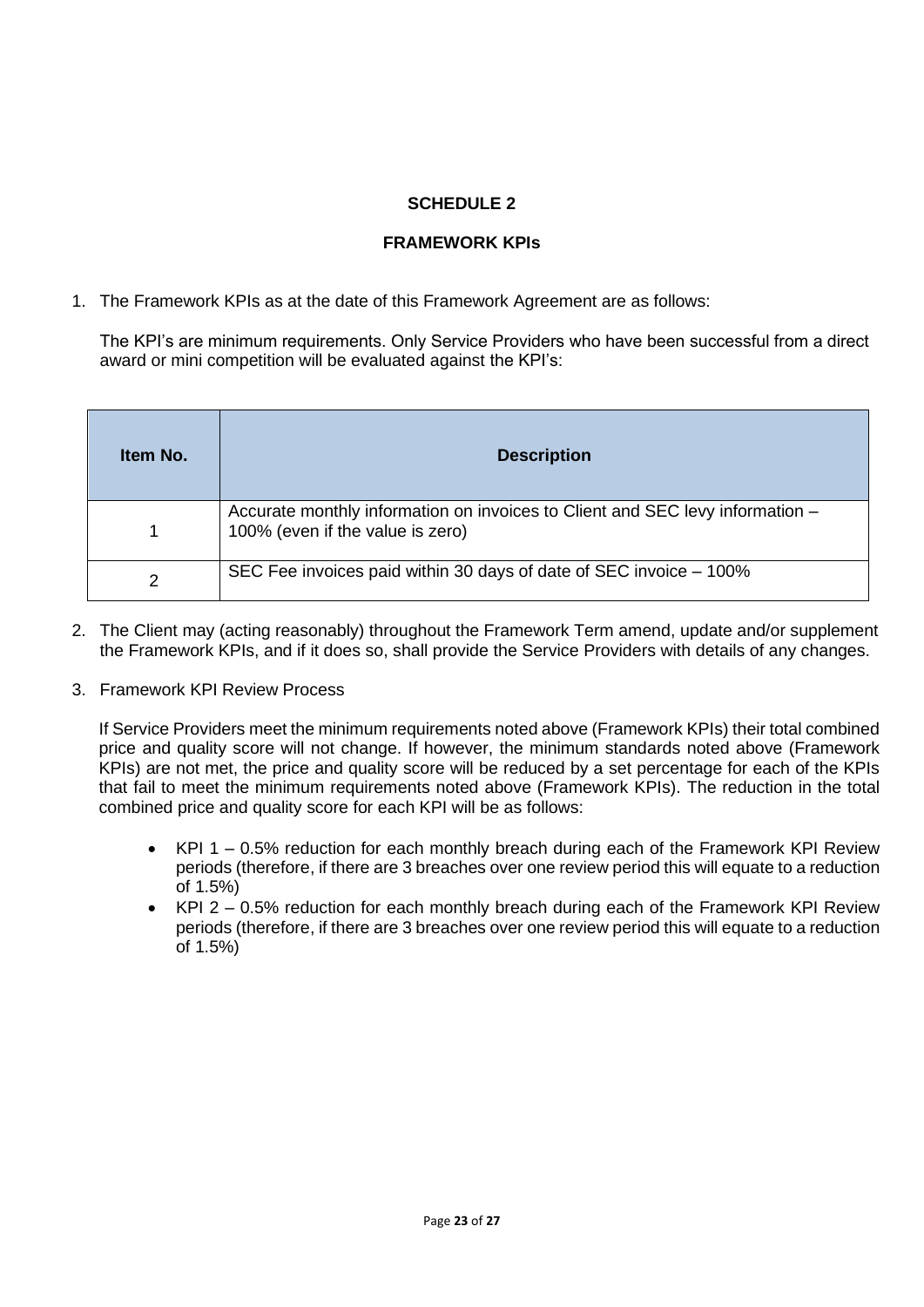# **CALL OFF CONTRACT AMENDMENTS**

Contract amendments will be available at the point of call off, if applicable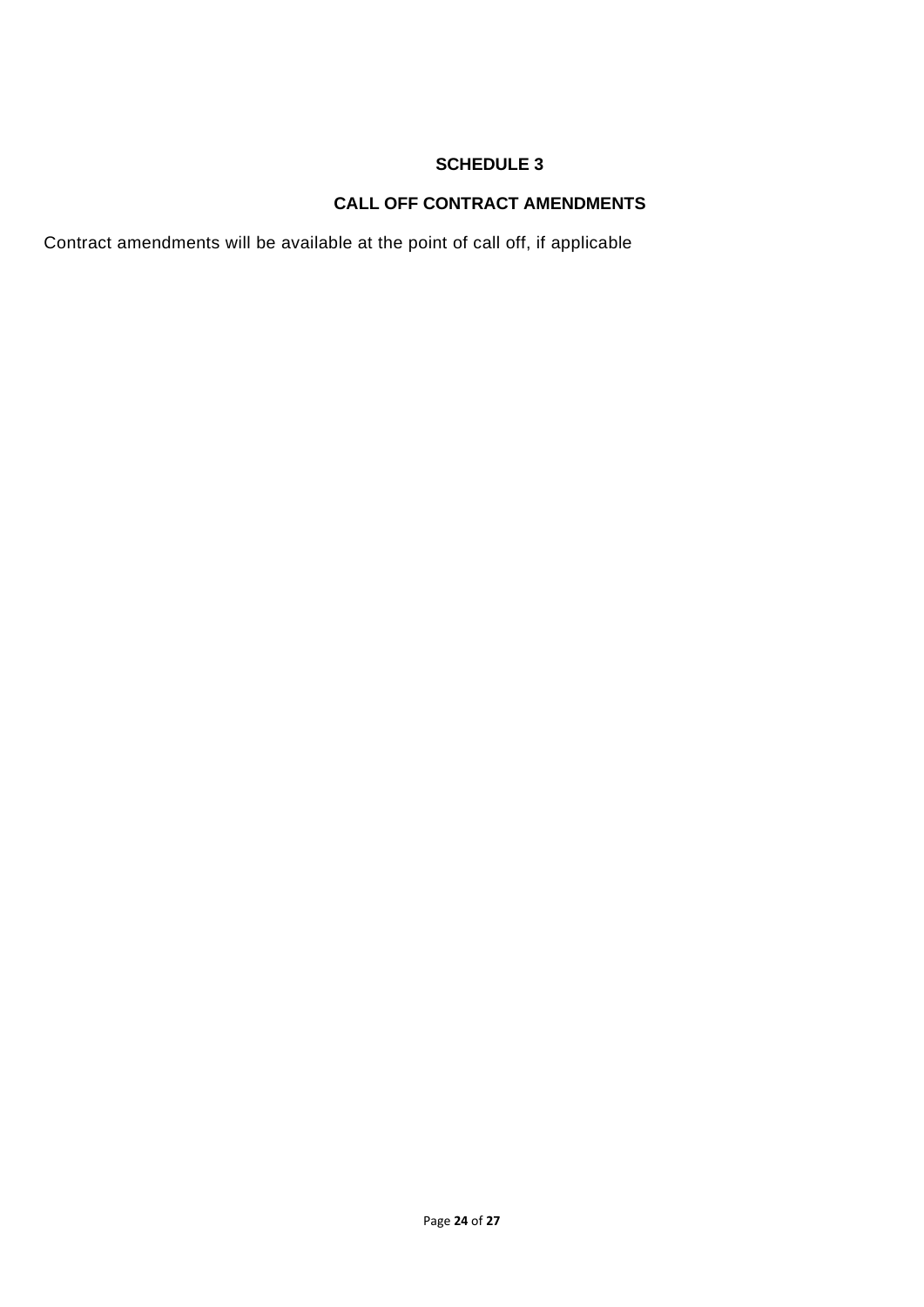# **CAPABILITY CRITERIA**

- 1. The Capability Criteria may include:
	- [The Service Provider's capability to carry out a project of the size and complexity of the proposed project;
	- The Service Provider's capability to carry out works in the locality of the proposed project;
	- The Service Provider's capability to carry out projects involving the type of work that the proposed project involves
	- The Service Provider's financial stability and standing;
	- The insurances held by the Service Provider;
	- The Service Provider's health and safety record:
	- The Service Provider's capacity, taking into account the value of Services already awarded to it under the Framework Agreement; and
	- The Service Provider's performance against Call Off Contract KPIs on current or previous Call Off Contracts awarded to it under the Framework Agreement;]
- 2. The Service Providers acknowledge that in determining whether a Service Provider satisfies the Capability Criteria in respect of a particular Call Off Contract the Client or the Authorised Entity may have regard to:
	- a. the information provided by the Service Provider in its tender submission for a place on the Framework Agreement (the **"Tender Submission"**);
	- b. any update of such information that the Service Provider provides pursuant to paragraph 3 of this Schedule 4; and
	- c. any other information or knowledge that the Client or the Authorised Entity holds about the Service Provider (whether obtained through market sources or otherwise), and which the Client or the Authorised Entity considers relevant.
- 3. On an annual basis during the Framework Term the Client may request the Service Provider to provide it with an updated version of the information the Service Provider provided in its Tender Submission in such format as the Client may reasonably specify. The Service Provider shall provide the Client with such information within five (5) Working Days of any request, or within such longer period as the Client may specify.
- 4. Each Service Provider agrees that the Client may provide Authorised Entities with the information the Service Provider provided in its Tender Submission (together with any update of such information that the Service Provider provides pursuant to paragraph 3 above) for the purposes of enabling the Authorised Entities to determine whether the Service Provider satisfies the Capability Criteria in respect of a particular Call Off Contract.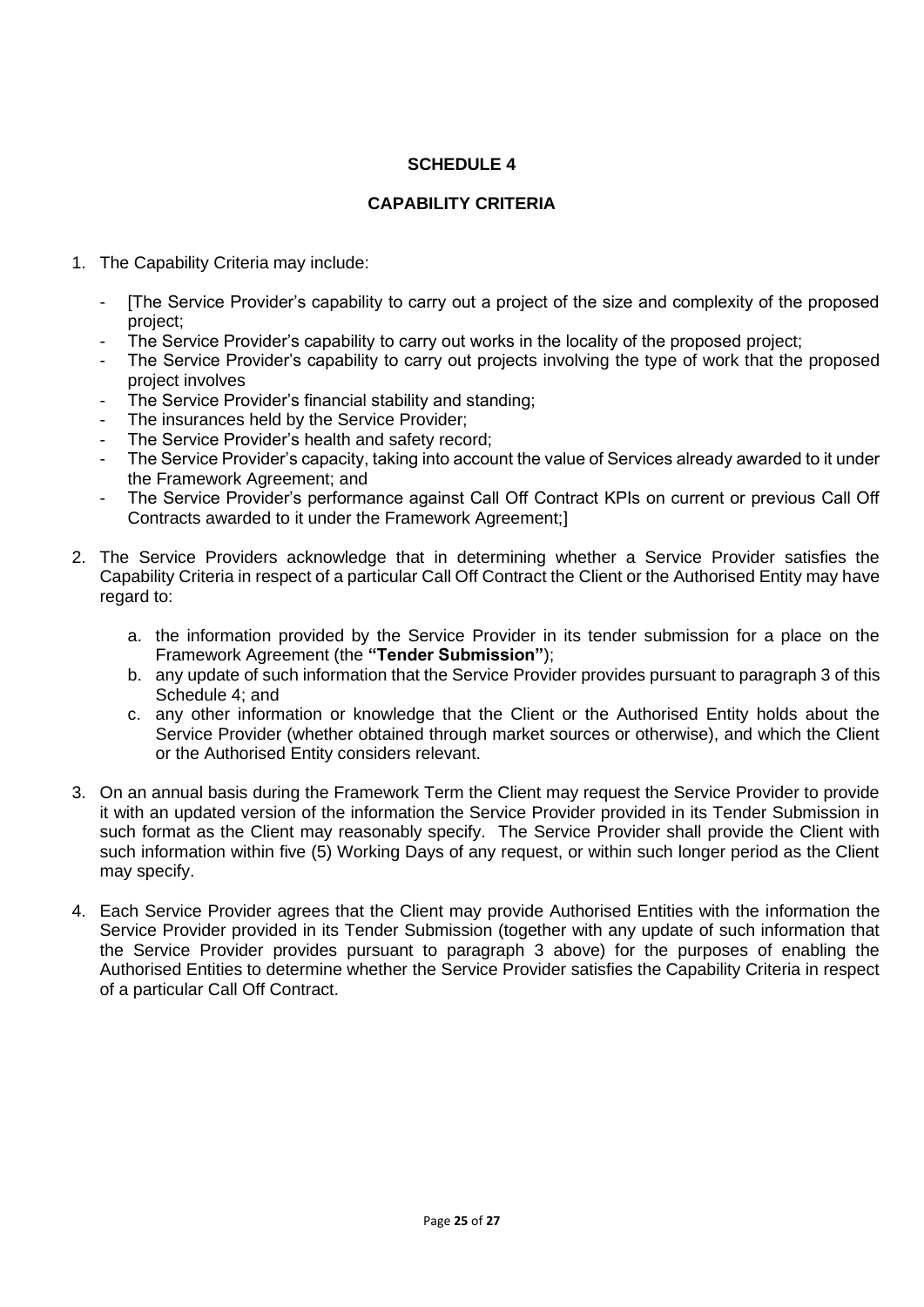## **MINI-COMPETITION EVALUATION CRITERIA**

The Client or the Authorised Entity making the call off will confirm to the Service Providers, in the invitation to take part in the Mini-Competition, the criteria that will be used to assess tenders that are submitted pursuant to the Mini-Competition. Such criteria will be based on the criteria set out in the table below, with such amendments as the Client or the Authorised Entity may stipulate to reflect the requirements of the Call Off Contract in question.

The percentage weightings given to the price and quality elements of the criteria will be confirmed by the Client or the Authorised Entity making the call off in the invitation to take part in the Mini-Competition. These weightings will be within the ranges set out in the table below. Accordingly, the Service Providers acknowledge that a Mini-Competition may be assessed on the basis of price alone, if the Client / Authorised Entity considers it appropriate.

| <b>Criteria</b>                                                                                                                                                                                                                                                                                                                                                                                                                                                                                                                          | <b>Criteria weighting</b> |
|------------------------------------------------------------------------------------------------------------------------------------------------------------------------------------------------------------------------------------------------------------------------------------------------------------------------------------------------------------------------------------------------------------------------------------------------------------------------------------------------------------------------------------------|---------------------------|
| Qualitative criteria which may include the following:<br>[conformity of the Service Provider's proposal with the<br>Client's / the Authorised Entity's requirements;<br>relevant experience, qualifications and track record of the<br>team proposed by the Service Provider;<br>the Service Provider's customer service proposals;<br>the Service Provider's proposed work method;<br>the Service Provider's health and safety proposals and<br>proposals for workforce development;<br>the Service Provider's social value proposals;) | $[0\% \text{ to } 80\%]$  |
| The Service Providers' proposed price for carrying out the Call Off<br>Contract                                                                                                                                                                                                                                                                                                                                                                                                                                                          | [20% to 100%]             |